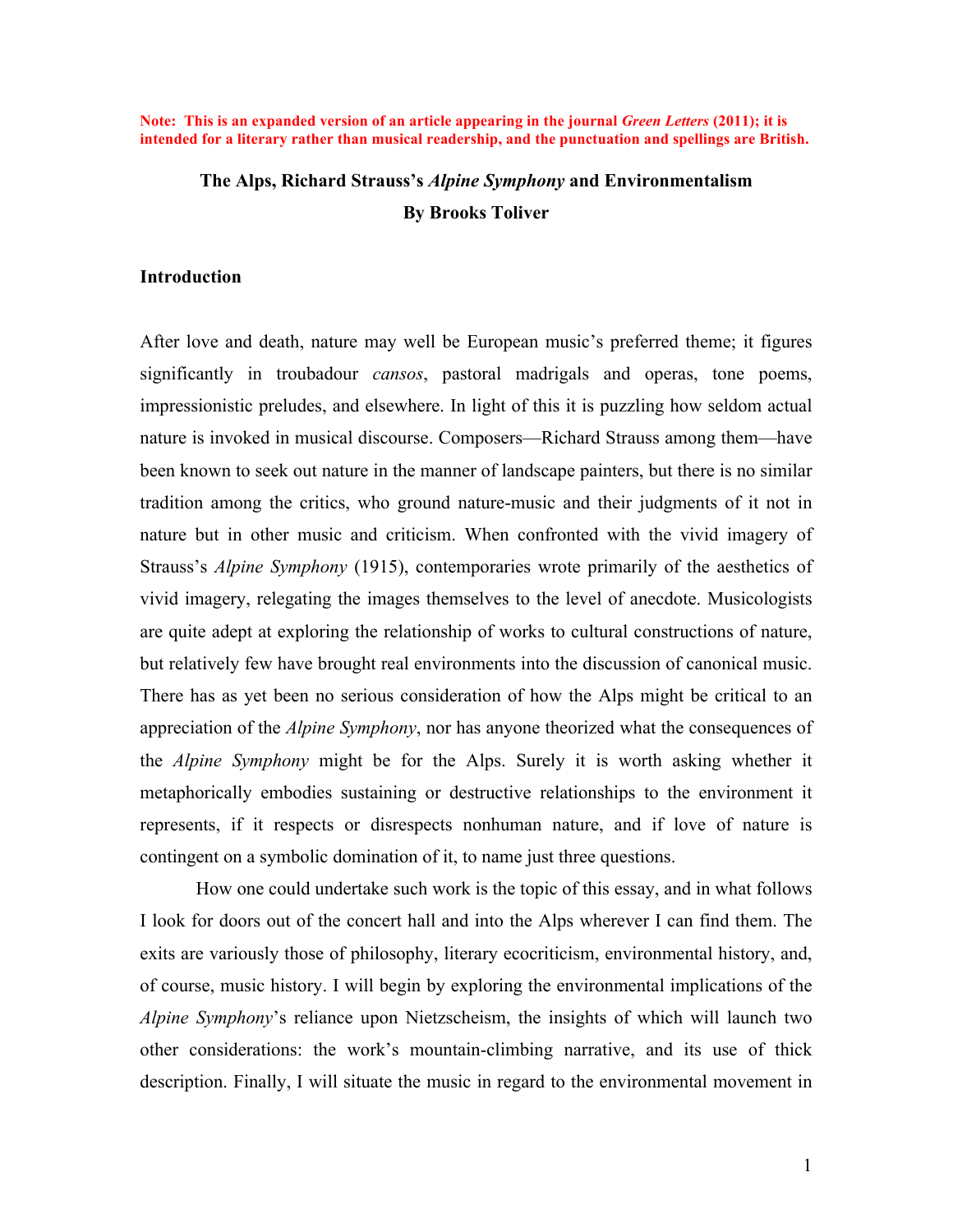Strauss's Germany. Throughout most of this study I resist final judgments regarding the *Alpine Symphony*'s relationship to the environment, focusing instead on what questions must underlie them. The conclusion is an exception, one whose judgmental quality Strauss's contemporaries all but demand. While the tone does change there, the verdict itself, like everything preceding it, is meant to suggest ways in which music and green methodologies could be useful to one another.

#### **The Environmental Implications of a Nietzschean** *Alpine Symphony*

A discussion of Strauss and Nietzsche is of particular importance to this study for two reasons: first, our understanding of how and to what degree the *Alpine Symphony* is indebted to Nietzsche has grown in recent years, thanks primarily to Charles Youmans (2000; 2004; 2005) but also to Rainer Bayreuther (1994: 242-46; 1997: 125-95). Second the environmental implications of Nietzsche's worldview have generated much discussion in philosophical circles (also recently). To grasp the significance of Nietzsche's impact on Strauss, one must begin by recognizing the metaphysical orientation of art music throughout much of the century preceding the *Alpine Symphony*. In an increasingly 'realistic' age (think of scientific advances, industrialism, and, in the arts, realism, naturalism, and impressionism), music remained a refuge for fantasy, magic, and other irrational impulses (Dahlhaus 1980: 1-18). It held this position largely because German philosophers—and Schopenhauer in particular—felt that it was unique among the arts in its ability to capture what was otherwise inexpressible and perhaps even imperceptible (Gilliam 1999: 57). In Schopenhauer's view, this made music the most significant of the arts, which obviously appealed to composers and in turn encouraged them to write more metaphysical music.

Schopenhauer's understanding of inner and outer worlds and of universal and individual will must also be encapsulated here. As 'imperceptible' implies, music occupied the inner, noumenal realm rather than the outer, phenomenal one that lies within reach of our senses; hence the philosopher's dictum that 'music never expresses the phenomenon, but only the inner nature' (Helfling 1992: 43). Schopenhauer mapped universal and individual will onto inner and outer worlds, respectively, and this reinforces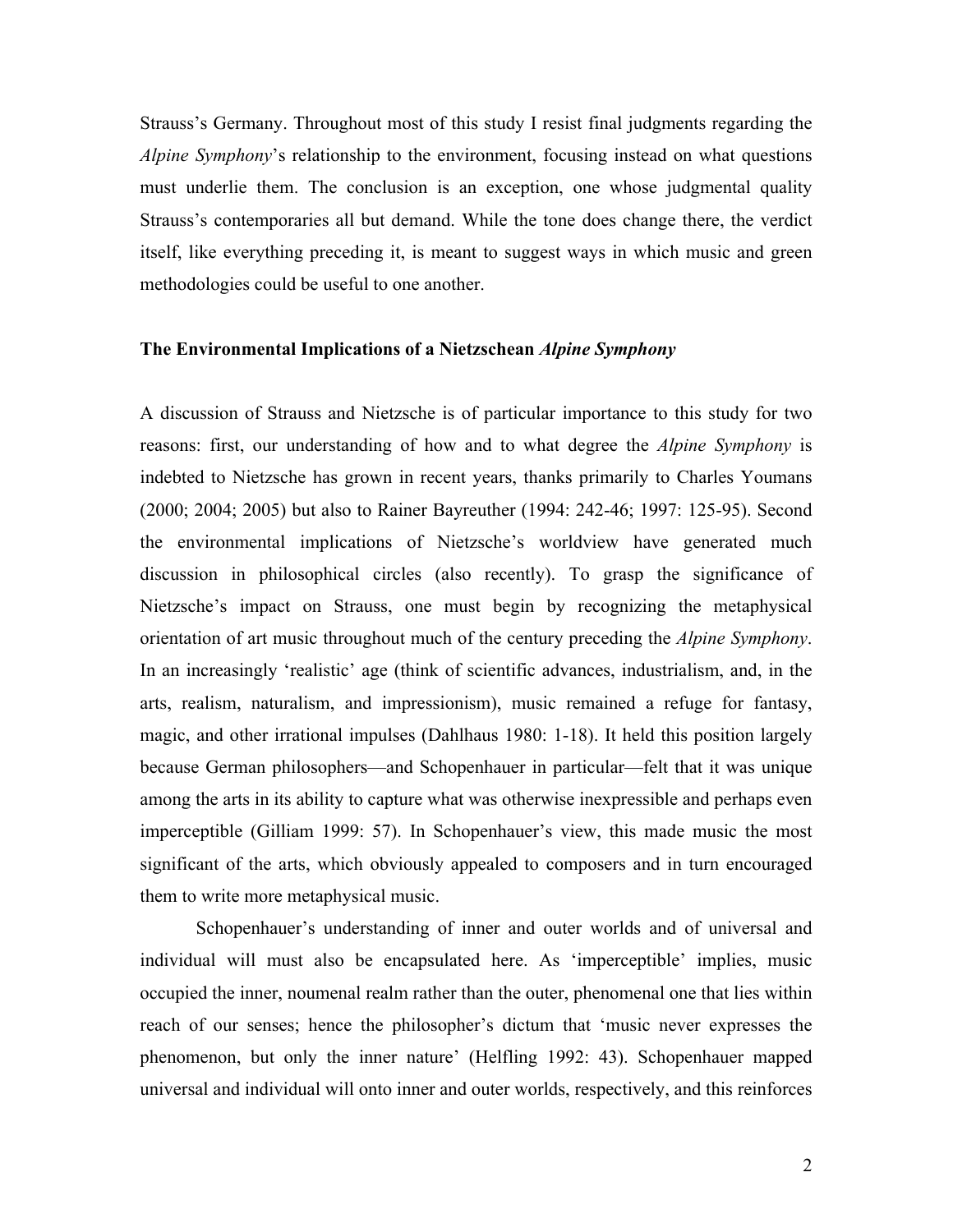the value he placed on the inner. Asserting one's individual will meant striving against other individual wills, which inevitably led to general misery. In the renunciation of individual will in favour of universal will, Schopenhauer thus perceived a path out of suffering. Without further unpacking of his ideas (a project beyond our needs here), it is not possible to give a full accounting of how romantic and post-romantic composers treated metaphysics and the denial of individual will in music. Suffice to say that music could be non-representational (and thus embody the very notion of renouncing the phenomenal world), or it could articulate themes of metaphysical profundity and/or renunciation.

It is within this philosophical framework that Strauss came of age, and like so many composers of his generation he struggled to get out from under the shadow of the chief musical proponent of metaphysics, Wagner. Strauss went to the heart of the matter by looking for a way to reject Schopenhauer. This he found in Nietzscheism, which he studied and incorporated into compositions from the 1890s through the early twentieth century. 1 Nietzsche himself had admired both Schopenhauer and Wagner, but had ultimately turned against them both in the 1870s. He came to view metaphysics and the denial of individual will as weaknesses threatening to undermine humanity, believing that the species could only advance by the fulfilment of its best specimens through direct engagement with the physical world. Pursuit of that fulfilment, or the 'will to power', became a cornerstone of Nietzscheism. If this broad summary gives some indication of what Strauss sought to convey in his music, Youmans makes clear that the composer took the philosophy much further. While avoiding overt musical philosophizing, Strauss nevertheless worked through Nietzscheism meticulously enough that one can recognize distinct readings of its tenets in the one opera and six symphonic works that make up his 'Nietzschean oeuvre'.<sup>2</sup> We will consider these tenets not in the abstract, but rather as we

<sup>&</sup>lt;sup>1</sup> By 1893, Strauss had very likely read *Beyond Good and Evil*, *Human, All Too Human*, and *The Birth of Tragedy*. 1896 marks the publication of Strauss's most explicitly Nietzschean tone poem, *Thus Spoke Zarathustra* (Youmans 2005: 90).

<sup>&</sup>lt;sup>2</sup> The opera is *Guntram* (1892-93); the symphonic works are titled here in whichever language they are the most familiar to English speakers: *Thus Spoke Zarathustra*, *Till Eulinspiegels lustige Streiche* (1894-95), *Eine Heldenleben* (1897-98), *Symphonia*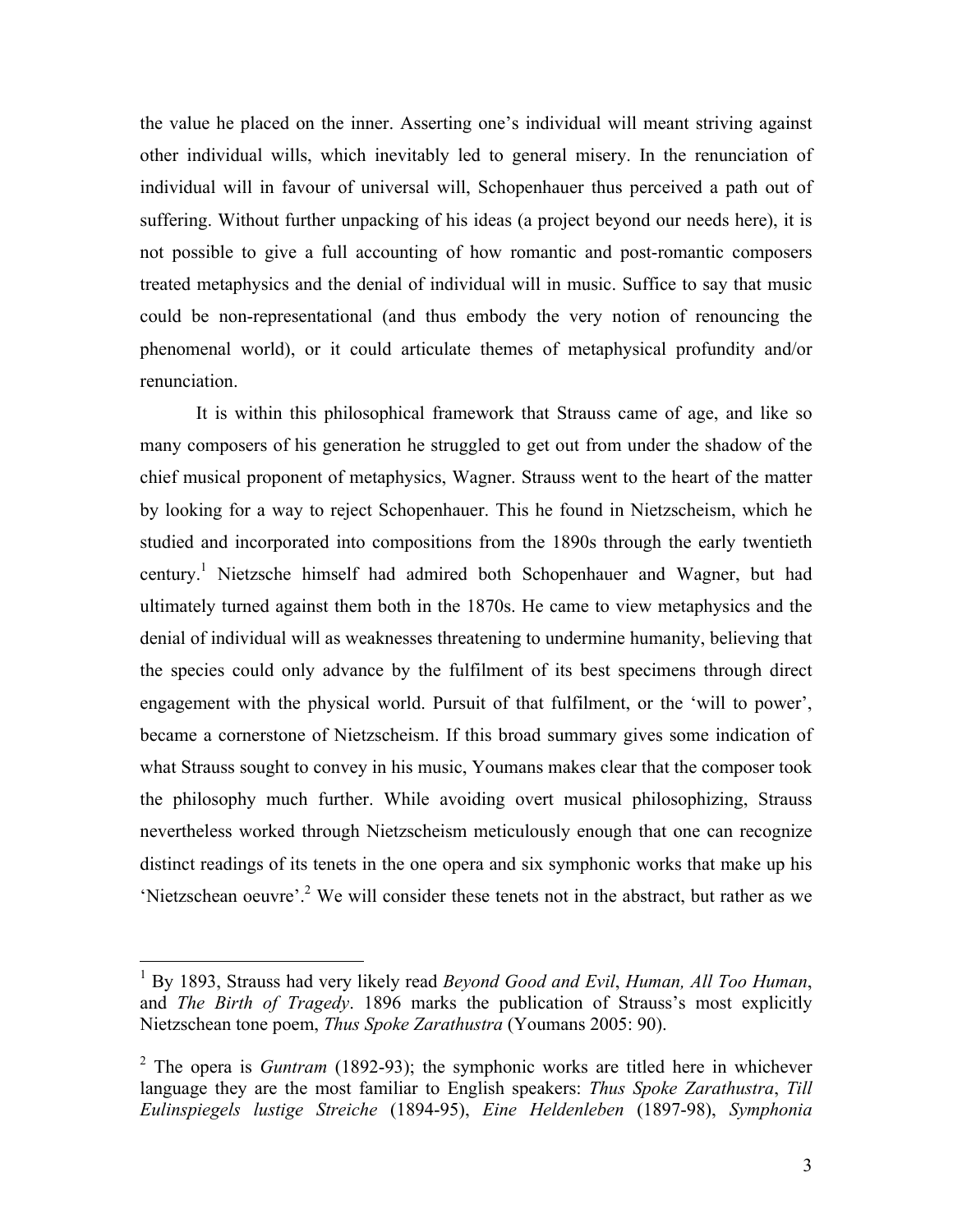find them in the history surrounding the *Alpine Symphony*.

Nietzsche did not envision an easy exit from metaphysics; nature itself was free of them, as would be the *Übermensch* when he arrived. But other humans would always risk backsliding into metaphysics and the doubt, pessimism, and attitude of renunciation Nietzsche associated with it. This struggle against relapse was central to his *Thus Spoke Zarathustra* and consequently to Strauss's tone-poem by that name. Strauss originally intended to build the *Alpine Symphony* around it as well. The composition began in 1899 as a rumination on the life and death of the Swiss artist Karl Stauffer (1857-91), in whom Strauss saw the clash of anti-metaphysical and metaphysical impulses. He intended to locate the anti-metaphysical in Stauffer's existence as a 'consciously *working*, joyfully creating artist' living close to nature (Youmans 2005: 109). (Strauss equated work with anti-metaphysics insofar as it kept one in a mentally healthy here-and-now.) The metaphysical would take the form of the doubt and insanity that overcame Stauffer and led to his suicide. Through time Strauss removed Stauffer from the program entirely, retaining only that part of the conception originally meant to oppose metaphysics: an active immersion in nature. To conclude from this that the work migrated from a Nietzschean orientation to one of light tourism would be inaccurate; in 1911 Strauss wrote in his journal that he was resolved to retitle the symphony *The Antichrist* after Nietzsche's book by that name, since it expressed 'moral purification through one's own strength, liberation through work, [and] worship of eternal, magnificent nature' (Gilliam and Youmans 2001; Nietzsche's own invocation of the antichrist reflects his view of Christianity as a source of metaphysical longing).

By now we have ample reason to view the *Alpine Symphony* as Nietzschean, and are thus ready to ask what the environmental implications of that worldview might be. Nietzsche scholars and environmental ethicists have been pondering that very question since 1991 and Max Hallman's essay, 'Nietzsche's Environmental Ethics'. The scope of their debate has grown so large that we would do well to limit ourselves to those threads lying closest to the two principles of Nietzscheism brought out above, attachment to physical reality and the pursuit of individual will (or the will to power). The first tenet is

!!!!!!!!!!!!!!!!!!!!!!!!!!!!!!!!!!!!!!!!!!!!!!!!!!!!!!!

*Domestica* (1902-03), *Don Quixote* (1897), and the *Alpine Symphony*. Youmans summarizes the different ways in which these works reflect Nietzsche (2005: 100-101).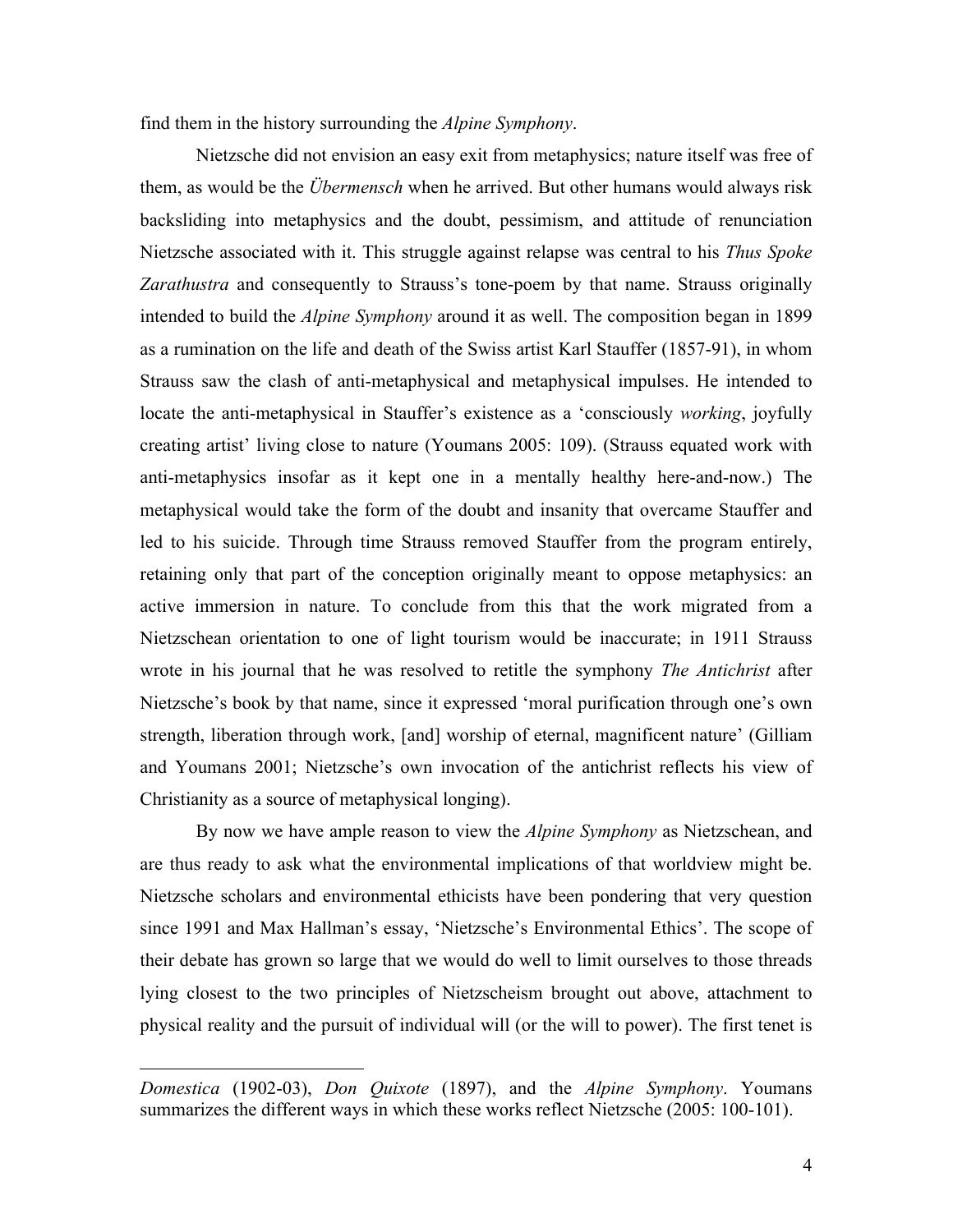clearly relevant to an environmental context, and it leads Adrian Del Caro to hear this question in Nietzscheism: 'What would life on earth look like, human life in particular, if the earth were treated like the only environment, the only world, the real world?' (2004: 113). The implication—that humans would treat the planet better—is suggested by Nietzsche himself in the prologue to *Zarathustra*: 'I swear to you, my brothers, *stay loyal to the earth* and do not believe those who speak to you of otherworldly hopes! [. . .] The most dreadful thing is now to sin against the earth' (Parkes 1999: 167). But how to reconcile these sentiments with the will to power as Nietzsche describes it in *Beyond Good and Evil*? 'Life is essentially appropriation, injury, overpowering of what is alien and weaker [. . .] "Exploitation" does not belong to a corrupt or imperfect primitive society; it belongs to the *essence* of what lives, as a basic organic function; it is a consequence of the will to power, which is after all the will of life' (Acampora 1994: 189 [tr., Walter Kaufmann]).). Perhaps staying 'loyal to the earth' actually signifies loyalty to the drive to dominate. Or perhaps Nietzsche struggled with contradictions and sought ways of moderating them. Parkes cites these lines from *On the Genealogy of Morality* as evidence that he built into his philosophical system a curb on exploitation, one rooted in a reverence for nature: 'Our whole attitude towards nature today is hubris, our raping of nature by means of machines and the inconsiderately employed inventions of technology and engineering' (1999: 182). For Del Caro, the will to power needs no counterbalance at all, because its very purpose requires that it lock horns with a healthy, robust environment: 'Like an environmentalist, [Nietzsche] needs nature to remain intact, to keep its obstacles' (114). There are other ways of handling the apparent contradiction: Acampora notes a shift toward anti-environmental elitism in Nietzsche's later writings (192). Zimmerman feels that the very parsing of individual statements is suspect, at least if it assumes that Nietzsche was addressing our current environmental crises and that he would have agreed with our notions of what constitutes wise environmental attitudes and practices (2008). Drenthen likewise looks past individual aphorisms, not because he questions their relevance, but because in focusing on them we risk missing this larger paradox: Nietzsche defines nature in order to establish an ethical relationship with it, and yet any such definition symbolically controls nature by setting borders around it (1999). Recognizing this paradox is productive for it helps us to understand our problematic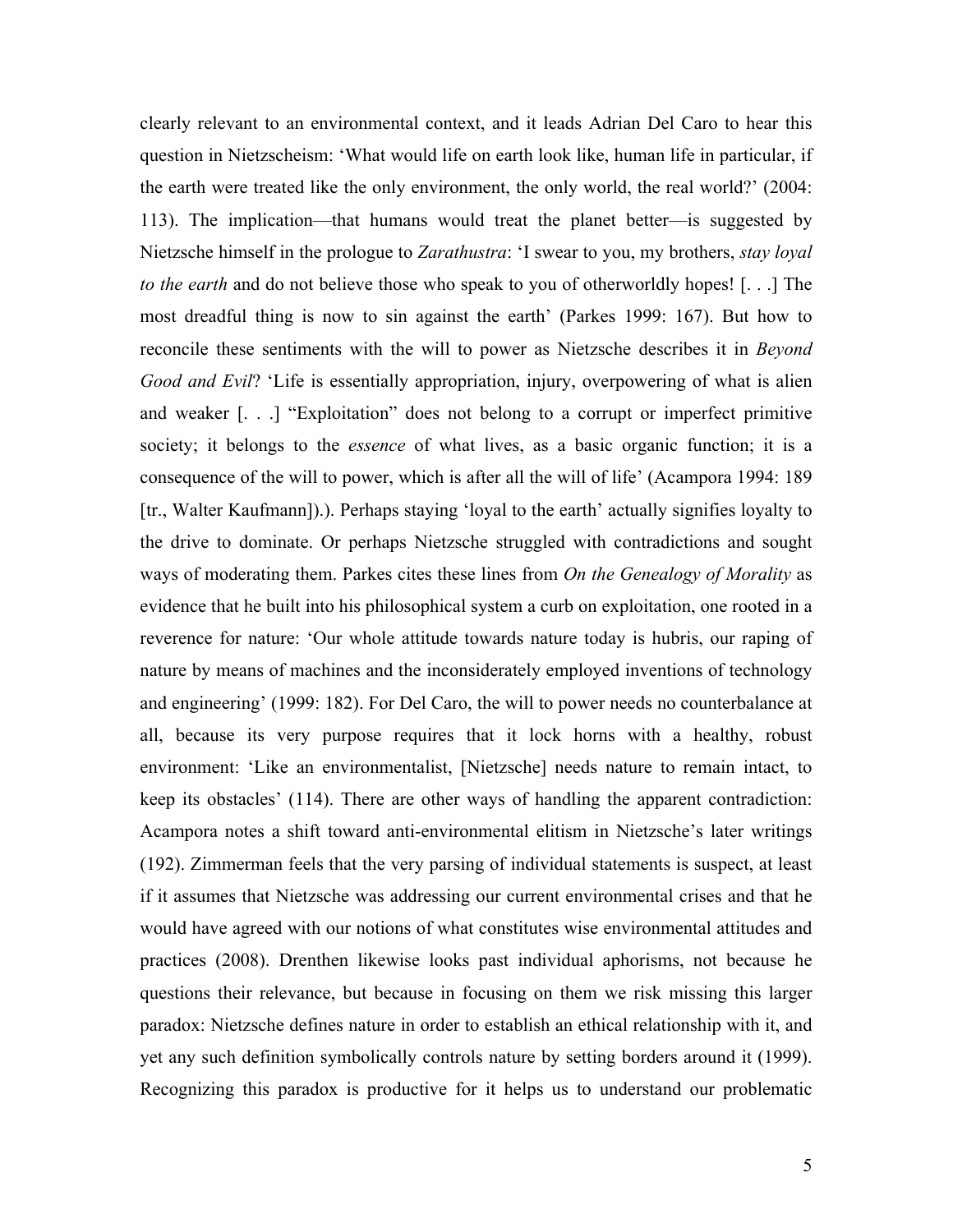relationship to the environment.

Nietzsche the exploiter or biospheric egalitarian? If the scholarship leaves us uncertain, it has nevertheless been helpful: first, the authors agree that Nietzsche is relevant to environmental ethics; presumably the same applies to Strauss and the *Alpine Symphony*. Second, they have gotten us past general ideas of environmental friendliness to the specific question of whether Nietzscheism—and by association, the *Alpine Symphony*—validate the conquest of non-human nature. Herein lies the specificity we need in approaching a piece whose only recourse to verbal clarification consists of a brief title and twenty-two sectional subtitles. That the *Alpine Symphony* embodies the biospheric-egalitarian Nietzsche is initially suggested by these lines from the tract that partially inspired it, *The Antichrist*: 'The human being is by no means the crown of creation: every creature is, alongside the human, at a similar level of perfection' (Parkes 2005: 85). This is but one possibility, however, and music is seldom so straightforward in its meanings.

# **Climbing Mountains**

As we begin to assess the *Alpine Symphony*'s stance relative to conquest, the central narrative of a climb and descent surely demands consideration. That mountain climbing *can* serve as a metaphor for dominating nature is common knowledge, and it did so at least some of the time in Strauss's Germany. In his history of the German and Austrian Alpine Society published six years before the *Alpine Symphony*, Aloys Dreyer entitles one chapter 'The "Conquering" of the Alps', characterizes climbing as a 'ruthless struggle […] with a fierce enemy', and writes of the arrival at the summit: 'Proudly the conqueror sets his foot on the neck of the defeated mountain and rejoices in the dawn: "Mine is the world!"" (1909: 45; my translation). A gentler version of this same metaphor is at work in Strauss's obituary as published by the Alpine Society: '[Strauss was] an innovator, a high-alpinist of the musical sphere; overrunning all, he stood on the summit' (Hofmann 1949: cover page; my translation). But of course not everyone climbs a mountain in this spirit. In his thematic organization of mountain-climbing literature, Jeffrey Mathes McCarthy names 'conquest' as but one of three narrative categories, the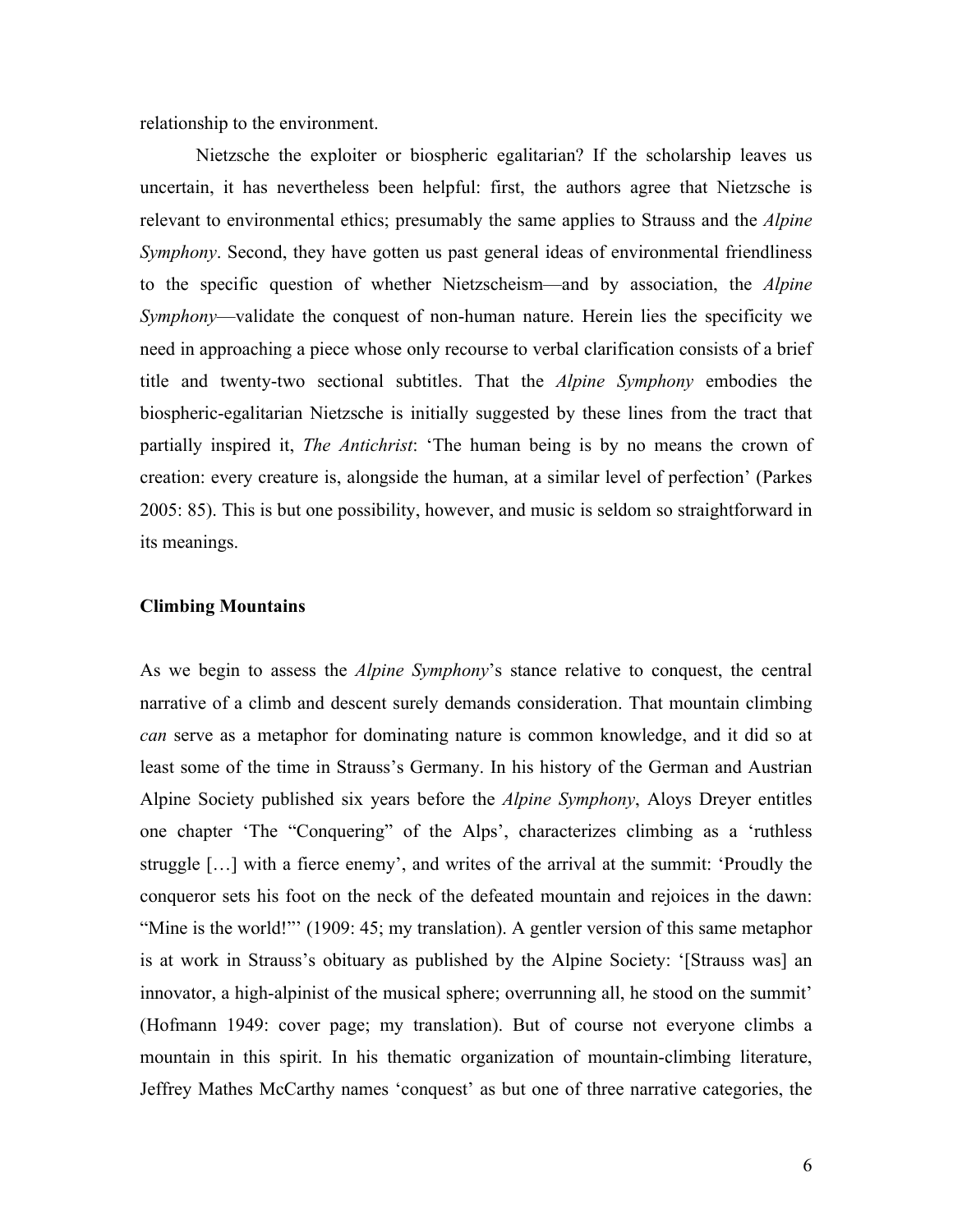other two being 'caretaking' and 'connection', which lean toward conservation and intimate bonding with the environment, respectively (McCarthy 2008: 160).

The *Alpine Symphony* does not mark the first confluence of Strauss, Nietzsche, and mountain climbing; that would be *Thus Spoke Zarathustra*. In Nietzsche's book by that name, Zarathustra's dwelling on a mountaintop does not symbolize dominion over nature. Rather, the mountaintop measures a distance from humanity, and while it also conveys a rising *above* humanity, even in this context Zarathustra is hardly the conquering *Übermensch*. To the contrary, he is prone to the very backsliding into metaphysics of which Nietzsche (Youmans 2005: 100-101). As mentioned earlier, this threat constitutes a central theme of the book, and Strauss's score shows his awareness of it. Certainly there is bombast to be had (e.g., the opening music that most of us know as the soundtrack to *2001: A Space Odyssey*), but it is the triumph of a beautiful sunrise, not of Zarathustra himself; it represents a moment of rejoicing in the physical world, one soon lost in a work that ultimately expresses 'not freedom from metaphysics but the longing for freedom from metaphysics' (Youmans 2005: 102).

In some respects the *Alpine Symphony* has moved beyond longing, to the freedom itself. The evolving conception of the work supports this view, for as Youmans reminds us, Strauss originally envisioned the climb as an antidote to other sections of the work which were to remain mired in metaphysics (2005: 220); in discarding those other sections, he thus opted to emphasize the physical. At times the *Alpine Symphony* hints that its hiker is the *Übermensch*, whose victory over metaphysics might be symbolized by the conquering of a mountain. Both of the hiking themes are martial in their angular shape and rhythm ('The Ascent', beginning, and  $1'20'' - 1'29''$ ).<sup>3</sup> The second one, with its triumphant brass flourishes, constitutes a fanfare. Strauss scored the piece for over 140 players whose energies are sometimes directed toward overcoming obstacles on the climb and celebrating on the summit. But these points, taken in isolation, distort the overall impression left by the *Alpine Symphony*. To begin with, its narrative is not merely of a climb, but of a climb and descent. The latter takes up a large portion of the work, and is

 $3$  All timings refer to a recording I have chosen primarily for its wide availability via the online Naxos database, but also for its inclusion of English subtitles: WDR Sinfonieorchester Köln (cond. by Semyon Bychkov), Profil: PH09065.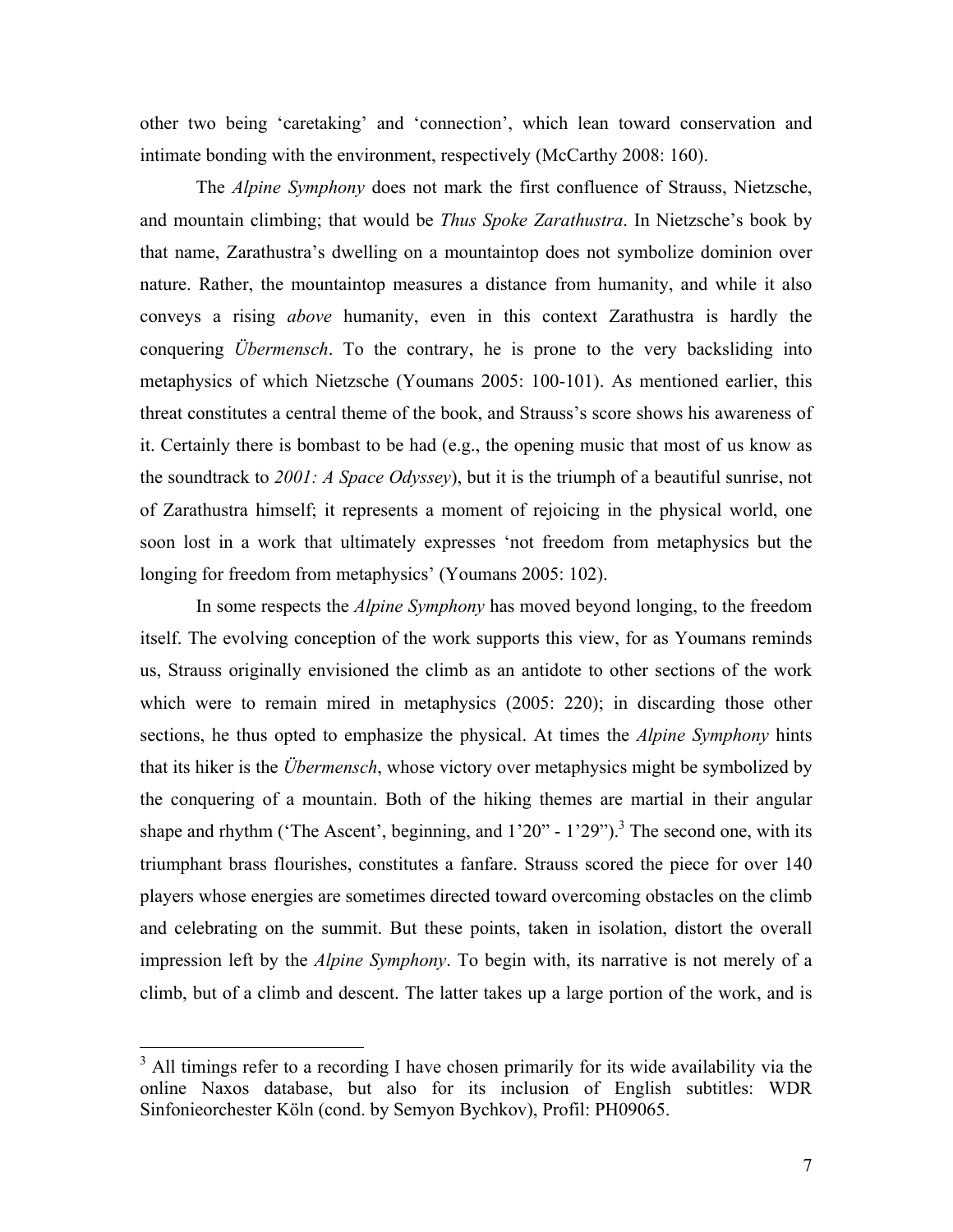hardly the stuff of conquest, given the hiker's sorry dash down the mountain in the face of a thunderstorm and the subdued night-music that closes out the work. (It is worth noting here that Strauss reserves his loudest moment—a brief triple-forte—not for the hiker but for the storm, in 'Thunder and Storm, Descent' at 2'32".) Much of the summiting is unheroic as well: the comedic wrong turn of 'Straying through Thicket and Undergrowth', the fearfulness underlying 'Dangerous Moments', and the pensive—even melancholy—passages on the summit, next to which Strauss scribbled in a sketchbook: 'admiration', 'exhausted delight', 'how beautiful', and 'threatening' (Werbeck 1996: 204). I do not insist on any one reading of these points; the music may or may not approach the condition of metaphysical angst, may or may not convey a laudable respect for the alpine environment. I argue only that they cast doubt over conjecture that mountain climbing in the *Alpine Symphony* symbolizes the domination of nature. I do not insist on any one reading of these points; the music may or may not approach the condition of metaphysical angst, may or may not convey a laudable respect for the alpine environment. I argue only that they cast doubt over the previously entertained hypothesis that mountain climbing in the *Alpine Symphony* symbolizes the domination of nature.

The *Alpine Symphony*'s critical reception offers us one other angle from which to question the meaning of mountain climbing. That most of these writers have been unaware of its Nietzschean basis is worth keeping in mind, but does not invalidate the inquiry; after all, we are asking not what that basis meant to audiences, but rather what it means to the work. While commentary on the *Alpine Symphony* reveals no clear hermeneutical tradition relative to mountain climbing, one might nevertheless generalize that writers have evaluated the piece by the criteria of 'connection' (see Mathes above), which is to say that the music succeeds if the journey up and down the mountain leaves the listener feeling close to nature. Neither 'conquest' nor 'caretaking' significantly shape the work's reception. The sparseness of references to conquest is particularly striking in light of how many writers have tapped the rhetoric to situate Strauss in relation to others; to the quotation from the Alpine-Society obituary (above) we may add these comments elicited by the *Alpine Symphony*'s premiere (my translations):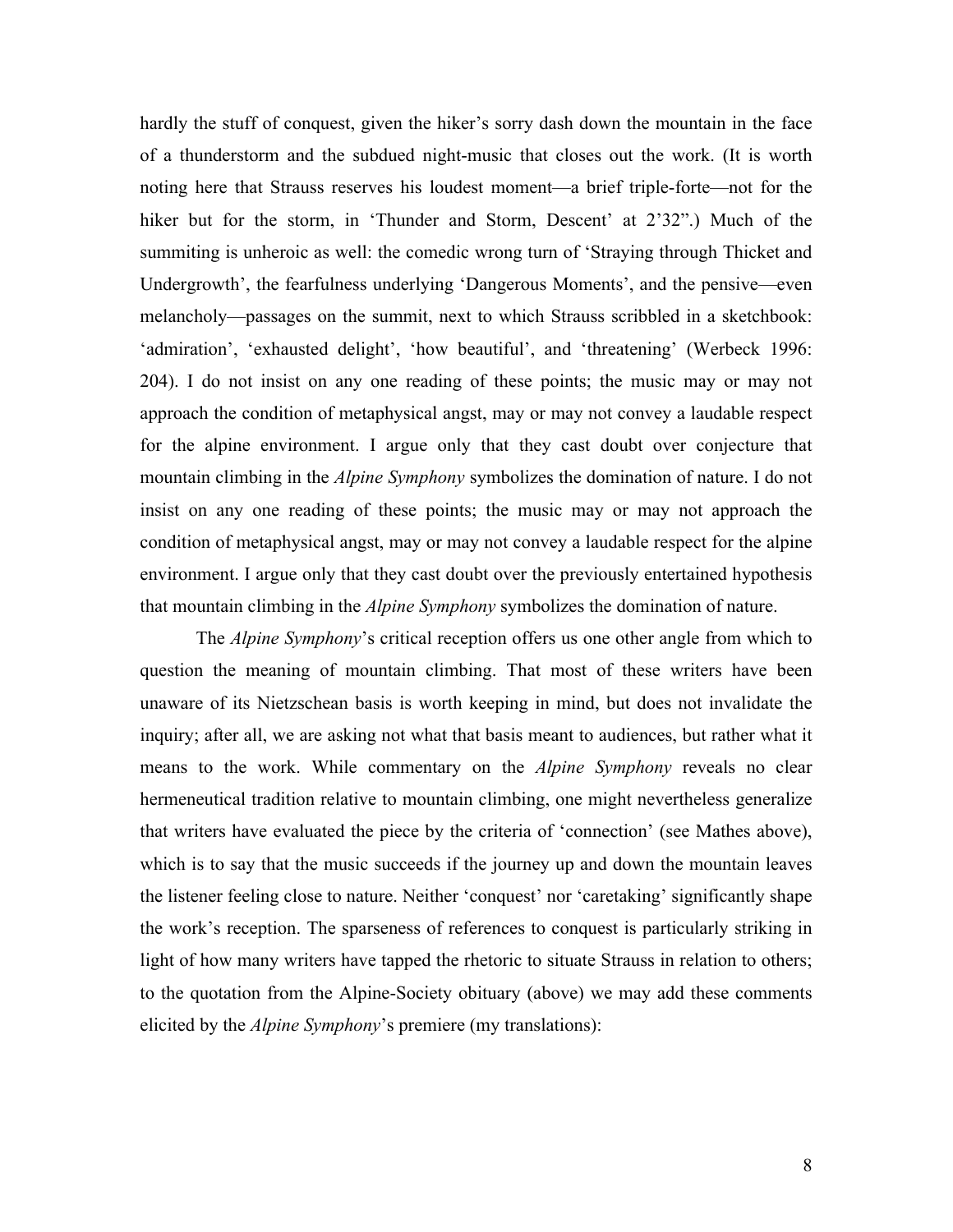[Strauss] stands at the summit of life, his self-confidence no longer requiring that he search for novelty (Schmidt: 1915).

The processing of thematic material […] is worthy of the hand of a master standing at the pinnacle of his fame (Kämpf 1915).

(In arguing for the superiority of Beethoven's *Pastoral Symphony* to the *Alpine Symphony*:)

…we may still see in Beethoven's symphonic art the insurmountable summit, a summit from whose towering heights Strauss's Alps are but modest hills above the musical plain (Istel 1915).

It would seem that the climbing of a mountain has put conquest in the mind of these writers, who then choose not to apply that meaning to the musical narrative. Their reticence has several possible roots. It may reflect a touristic ethos that hovered over the *Alpine Symphony* for much of the twentieth century, one supported by anecdotal references to it as a product of the composer's vacations in Garmisch. It may also be that the music itself discourages the conquest theme. This seems particularly the case for those writers who offhandedly invoke 'conquest' in describing the climb, but who clearly do not hear it as the prevailing spirit of the work, and who stress the reflective quality of the summit-music (Del Mar 1969: 114; Satragni 1999: 104). A third reason for the absence of 'conquest' departs from a point made earlier which I restate aphoristically: the work must conjure up the real Alps for the symbolic domination of them to be compelling; it does not (for the writers), so it is not. Conversely, Strauss's domination of the musical world *is* real to these writers, so metaphors of conquest are followed through on in that sphere. A fourth option, by which natural conquest is so pervasive in classical music that the critics have learned to tune it out, will return in my conclusion, when we are no longer bound to a Nietzschean context.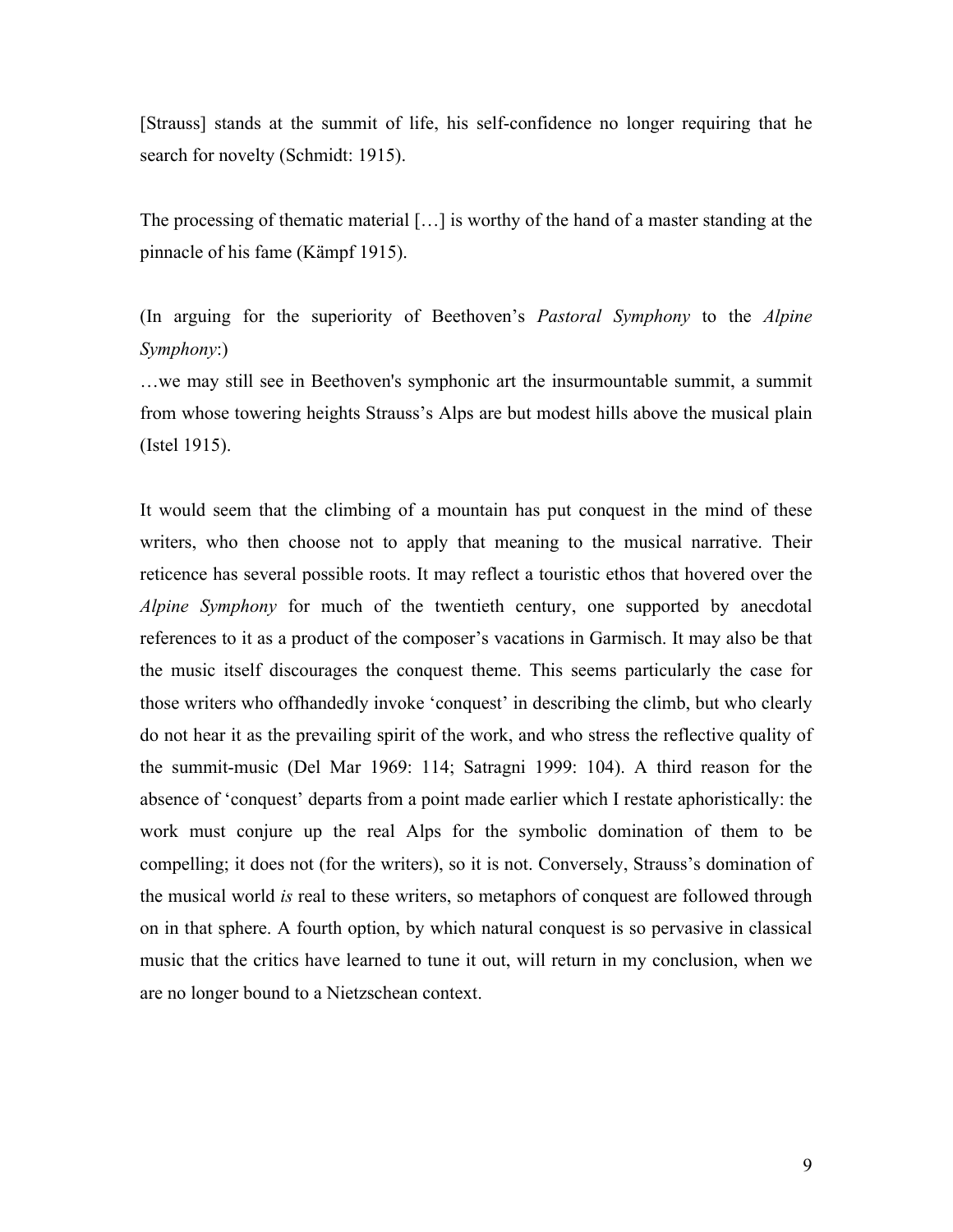## **Weighing Thick Description in the** *Alpine Symphony*

The narrative of climbing a mountain, if important, is but one means of questioning conquest in the *Alpine Symphony*. The manner in which that narrative is set forth is another, and this brings us to a consideration of thick description. Thick description, or the detailed and intimate representation of one's surroundings, is central to much of the literature ecocritics study. We can also expect it to inform a Nietzschean work, given the philosopher's stance regarding the phenomenal world and the resulting value he placed on 'the closest of things' (Del Caro 2004: 107). No surprise then Strauss's creed: 'I regard the ability to express outward events as the highest triumph of musical technique' (Hepokoski 1992: 140); no surprise either critical reactions to his music like this one by contemporary Julius Korngold (writing of the opera *Salome*): '[The] talents with which this admirable master of technique is endowed lie principally on one side of his art: that of colourful description, of ruthlessly realistic imitation' (Botstein 1992: 349).

While Lawrence Buell neither discovered thick description nor invented the term (its roots lie in the work of anthropologist Clifford Geertz; see Chapter 1 of Geertz 1973), his articulation of its value is influential enough that I paraphrase it here. To begin with, thick description informs; through it one comes to a better understanding of the natural world, be it isolated phenomena or the workings of whole bioregions and ecosystems. Thickly descriptive literature helps readers to recover an environmental literacy lost through disconnection from the land (Buell 1995: 107). Thick description additionally keeps humanity in check, for in the 'disciplined extrospection' with which the writer approaches the physical world (and, in turn, the reader the text), Buell finds 'an affirmation of environment over self' (104). For our purposes it is useful to combine the two principles into a quasi-formula: the more—and more accurately—a work informs, the stronger the presence of thick description; and the stronger that presence, the better the justification for hearing an affirmation of environment over self. Buell thus offers a means of weighing conquest in the *Alpine Symphony*, provided that we can translate thick description into musical terms. One word before we begin: while I am aware that much ink has been spilled separating mimesis from description, I make no effort to keep them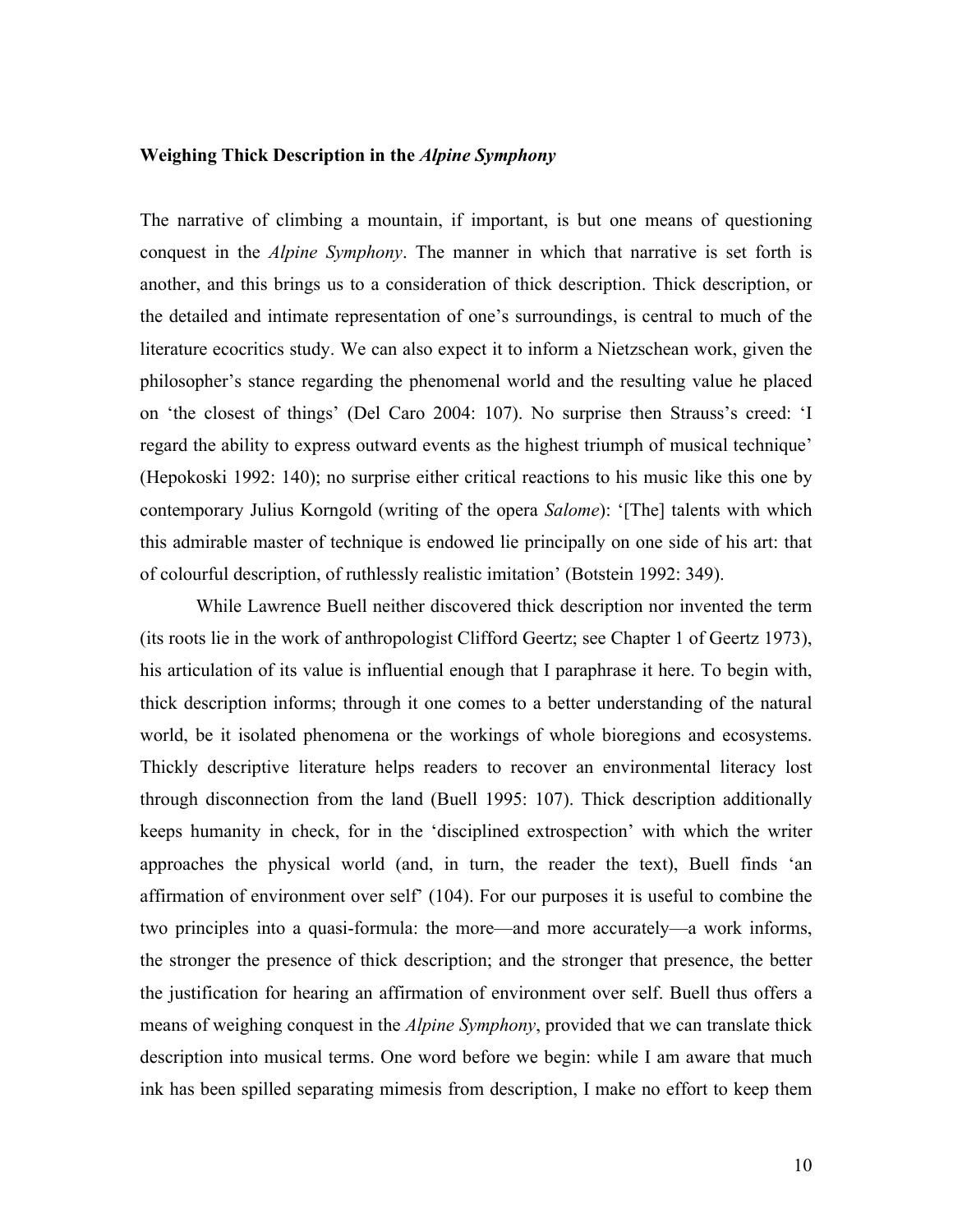apart below, since for our purposes they are similar: both 'express outward events' (Strauss), and both thus hold the potential to 'affirm the environment over self'.

Strauss employs a wide range of representational modes, at one end of which lie the hunting horns near the close of 'The Ascent' and the cowbells of 'On the Alpine Pasture'. Whether or not representation is even the right concept here (the horn calls are quite literally horn calls, the cowbells, cowbells), it is the effect that is important: Strauss conjures up the acoustical reality of the Alps. The storm sounds and bird calls ('Entry into the Wood' at 1'46", 1'50", and 1'57"; throughout 'On the Alpine Pasture' and 'Elegie'; 'Thunder and Storm, Descent' at 3'17"), if not actually storm sounds or bird calls, are nearly as literal in their mimetic quality. The rendering of other aural phenomena moves us away from mimesis and toward something more poetically descriptive; this includes the brook ('Wandering by the Brook'), the waterfall (in both 'At the Waterfall' and 'Apparition'), and the sheets of rain ('Thunder and Storm, Descent'). An additional step in the poetical direction takes us out of the alpine acoustical world altogether: the hiker's first theme graphically illustrates his ascent, and with swirling effects on the flowering meadow and elsewhere Strauss aims for an atmospheric, airy *sensation* (rather than the actual sound of a breeze).

As 'illustrates' suggests, we are nearing the realm of images, where musical sounds function as metaphors for sights. At least since the Renaissance, composers have turned musical depictions to this end, so often in fact that the vocabulary surrounding such music actually favours the visual over the aural; music is indeed said to 'illustrate' more often than 'mimic', tones have 'colour', orchestras have a 'palette', minor harmonies are 'dark' (as in Strauss's 'Entry into the Wood') while major harmonies are 'bright' (in 'Sunrise'), and so forth. Strauss excelled at a particularly literal-minded version of this visual depiction throughout much of his career, and we can sense his enthusiasm for the practice throughout the *Alpine Symphony*. Soft staccato splashes in the woodwinds give us wildflowers as caught momentarily in the hiker's field of vision ('On Flowering Meadows'), and they descend in range because the hiker is climbing past them. The mountain theme rises and falls (in the 'Night' section and elsewhere) primarily because the mountain does so to the eye. The historically striking quality of this visual exactitude comes through in the reviews elicited by the work's early performances; one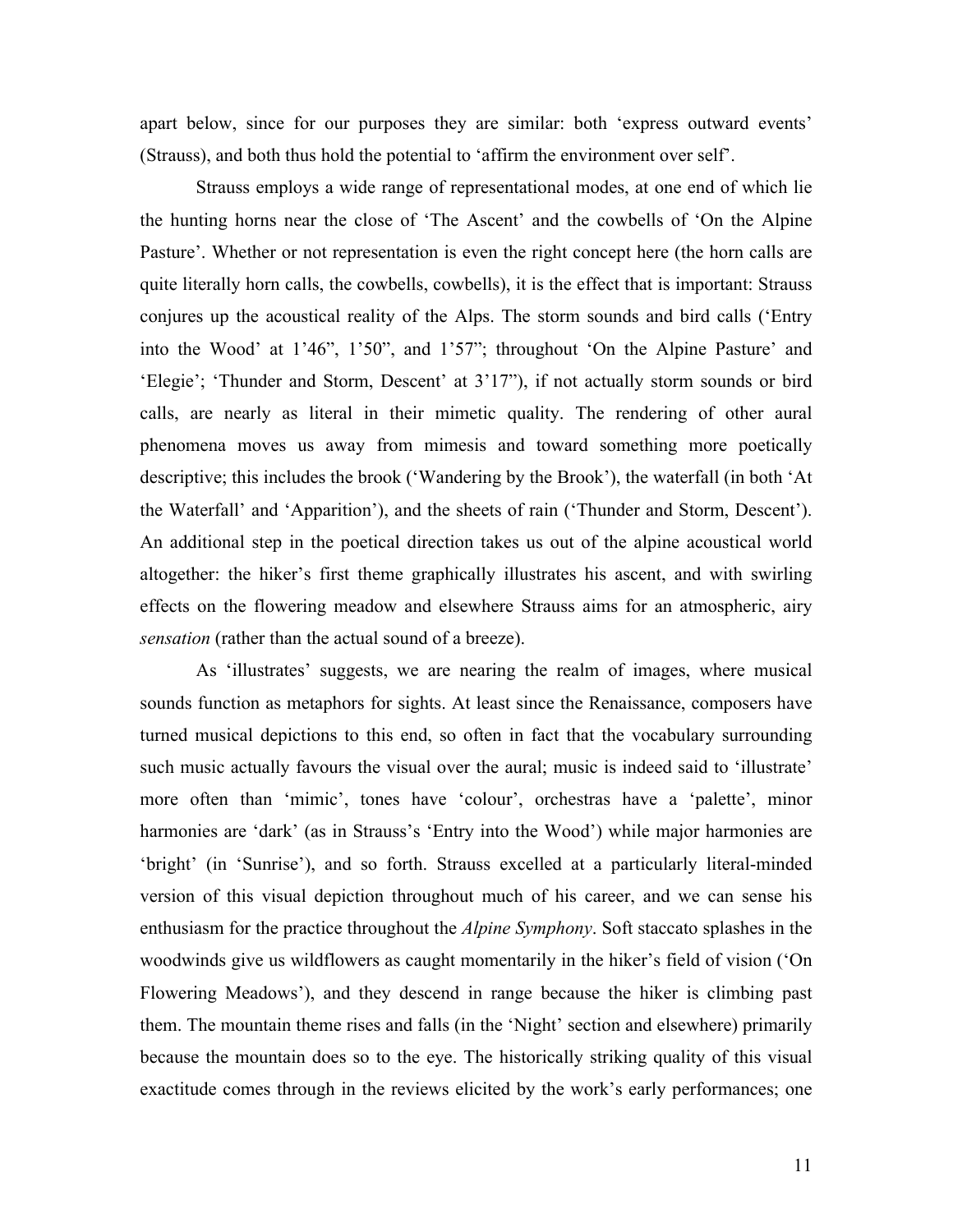critic writes that Strauss has taken depiction 'almost to the point of musical photography' (Göttmann 1915; my translation), while another finds the 'painting in tone colours' so vivid that 'one can see before him the lush green of Alpine pastures' (M. R. 1918; my translation, emphasis added).

Are musical moments like these sufficient to 'affirm environment over self'? The answer depends on what context we apply. If it is that of Nietzscheism, then the bar for environmental affirmation must necessarily be set rather high. After all, thick description in the *Alpine Symphony* cannot automatically rule out a conquering mindset if it does not automatically do so in a philosophy that itself would seem allied to thick description. Strauss's own efforts in that direction must be particularly convincing, then. For my part, neither its quantity nor quality meets that criterion. True, Strauss reinforces our environmental literacy at least some of the time; the passage from the alpine pasture through a thicket and onto a glacier seems roughly accurate, and the afternoon thunderstorm makes sense in the mid-to-late summer implied by cattle on the pasture. One might also argue that his rendering of sounds and sights increases—however elusively—our awareness of what it is like to experience the actual phenomena. But the contribution seems barely significant in light of all the environmental detail Strauss has chosen not to include. Where exactly does the *Alpine Symphony* take place? Various guesses have been made (the best being somewhere near Garmisch where Strauss built his villa around 1908), but the facts are that the composer did not say and no one knows for certain. His birdcalls may or may not be identifiable (I have tried), and if they are, they may even sound in their proper environments; but again, there is no indication that such details concerned Strauss. Is it unfair to ask that he make known the wildflowers and other flora? The composer who claimed he could distinguish musically a knife from a fork ought to be able to differentiate Edelweiss from Gentian (Gilliam 1999: 81). He could also have provided this sort of information in sectional titles or in a program, of course.

If some of my scepticism reflects the paucity of description in the *Alpine Symphony*, another part is due to a particular quality of that description: nearly every significant moment and landmark is saturated with a human emotional response; the sunrise is glorious, the entry into the woods ominous, the glacier and thunderstorm scary,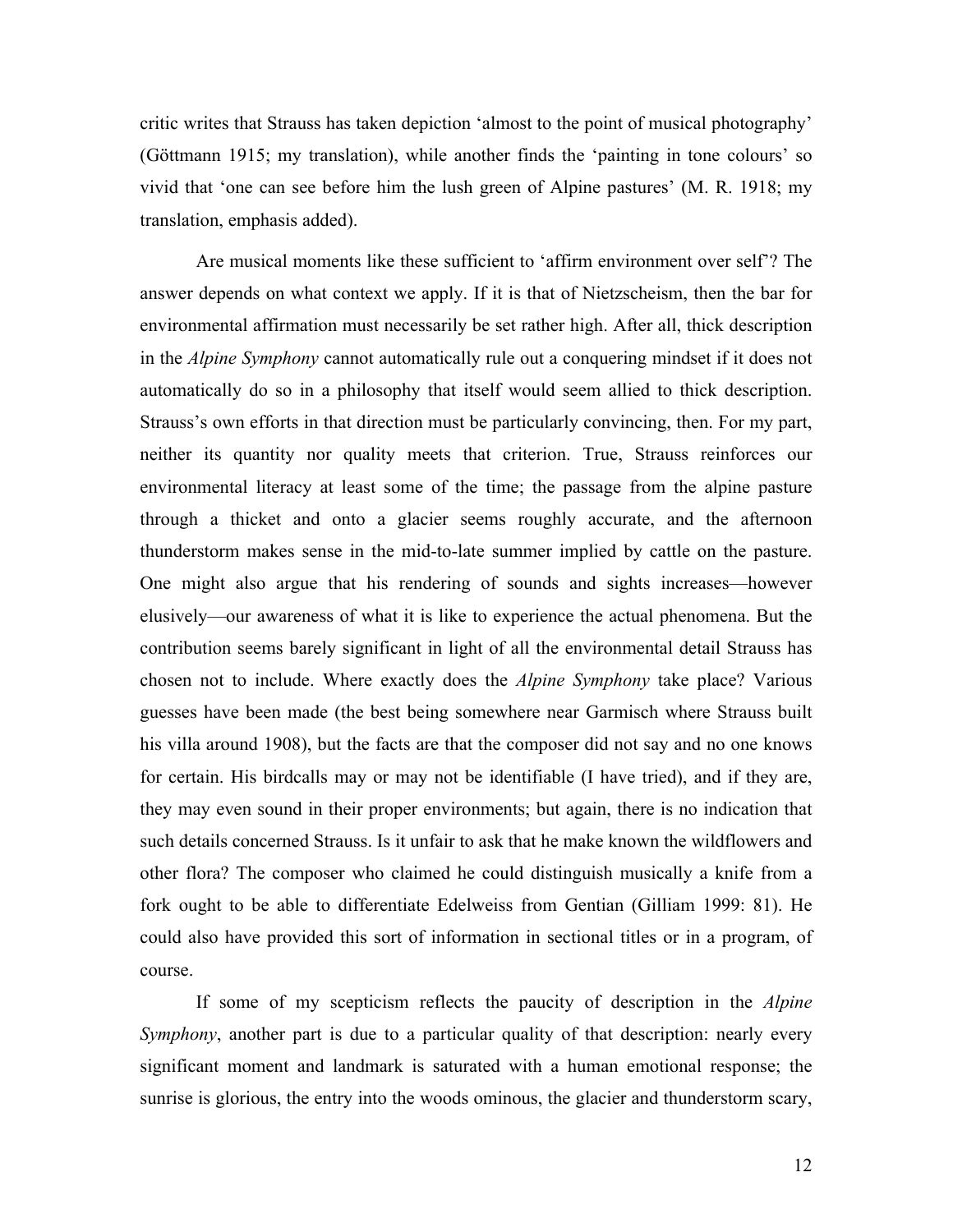the summit transporting, and so forth. I realize that arguments can be made in favour of anthropomorphism and the pathetic fallacy, given their capacity to establish a connection between human and nonhuman nature. To my mind, however, Strauss's anthropomorphized landscapes are not there to establish connections, but rather to give the hiker's state of mind priority over the outer world. We are not seriously imagining that an unease pervades the forest and the creatures that live there, only that our hiker struggles to remain oriented in momentary darkness. Needless to say, passages like this one diminish the value of thick description as formulated earlier. Has Strauss any choice but to compose this way? We are told that Cormac McCarthy has dampened anthropomorphism—and thereby anthropocentrism—in *Blood Meridian* by recording environmental detail with such exhaustive precision that the reader no longer imagines those details as being filtered through a human perspective (Shaviro 1992; Phillips 1996; Lilley 2002). Initially it may seem that music offers the composer no similar opportunity, so inherently geared is it toward emotion. But it does, at least theoretically: Strauss could have composed an alpine *sound-*scape more precise and detailed than any description to be found in *Blood Meridian*. What is more, the direct acoustical connection between symphony and mountain would work to discourage our awareness of mediation; the succession of sounds would mark the hiker's progress up and down the mountain, certainly, but those sounds would no longer be transmitted *through* him.

Let us shift now to another context, that of prevailing musical aesthetics in Strauss's Germany. Here the composer's thick description gives a very different, 'greener' impression than it did before. Two observations open the door to this perspective: first, despite Strauss's having identified no mountain, probably no bird species, and not a single species of tree, bush, or wildflower, many critics of the premiere echoed Korngold's reference to 'ruthlessly realistic imitation' (which is presumably how Strauss himself heard his music). Second, most critics meant this negatively. ('O this infamous exactitude!', moaned the reviewer of another of Strauss's works from around this time [Robert Herschenfeld, quoted in Botstein 1992: 335].) Their complaints make sense in light of music's reputation as the 'interior' art to which the phenomenal world was an anathema. Critics weaned on that understanding were naturally shocked and dismayed at Strauss's depictive passages. More than one condemned the work for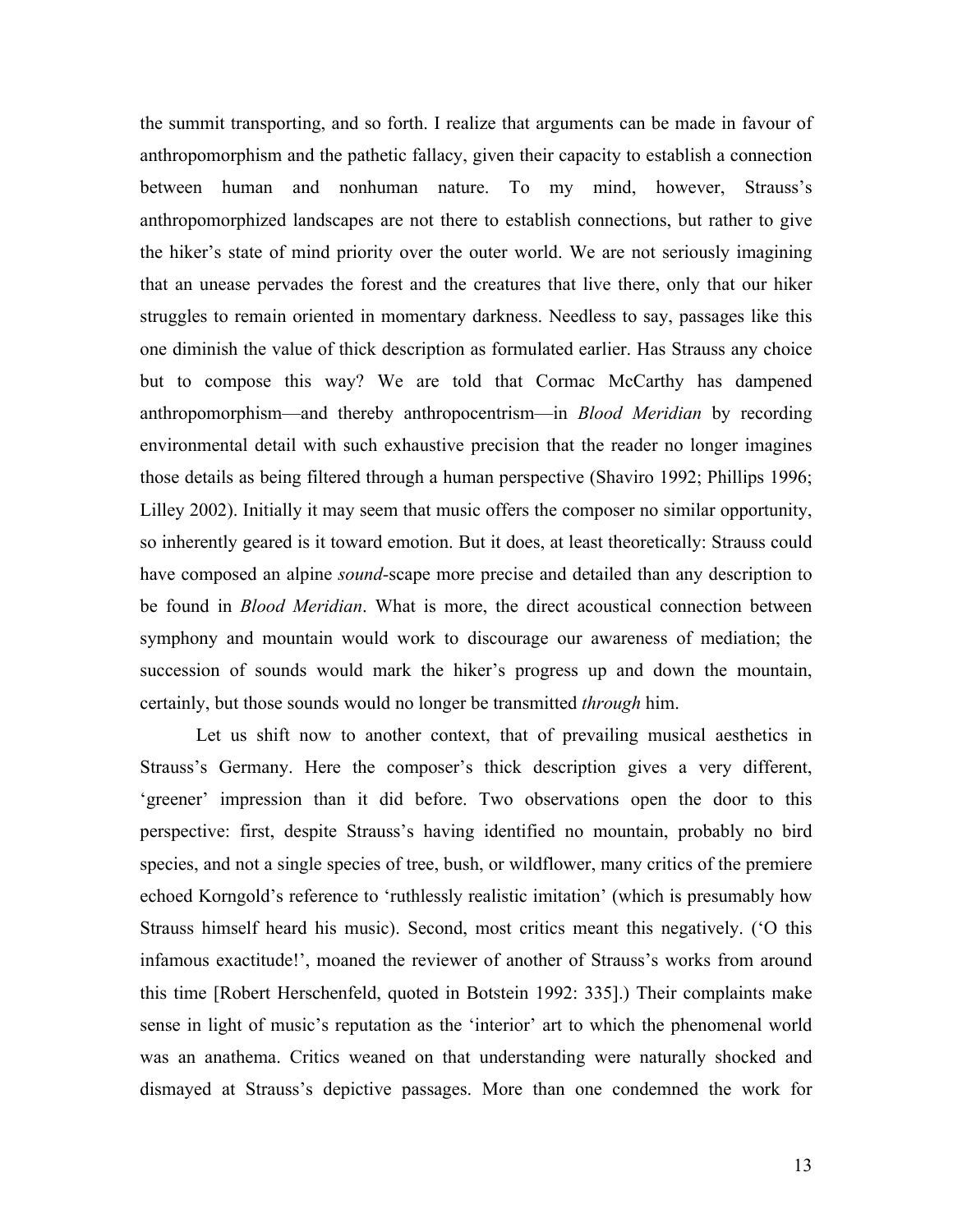embodying a reversal of Beethoven's statement regarding his *Pastoral Symphony*, 'more an expression of feeling than painting' (Istel 1915; Kalbeck 1915).

Reactions like these drive home the point that a little thick description grows quite meaningful in a world nearly entirely hostile to it. The option of composing a chain of sound effects (implied above) is in fact only theoretical, for the tradition in which Strauss composed had no room for a piece of this sort. Little wonder then Strauss's pursuit of aural metaphors for visual phenomena; as explained previously, they had a place in the musical tradition, where they were accepted most likely *because* of the mediation they projected. Strauss obviously took them beyond what many were willing to allow, and indeed, often beyond the limits of where music can go without collapsing into contradiction. Both light and dark are rendered through descending melodic lines in the first 'Night' and in 'Sunrise' because in the mountains at sunrise the line between light and dark falls. Why then the descending melody when night comes on at the end of the work? Strauss shifts rather awkwardly here to a literary reference ('nightfall' or '*Einbruch der Dunkelheit*'). Earlier we noted the hiker climbing through (descending) wildflowers: if the musical technique of counterpoint (i.e., the counterbalancing of rising and falling lines) is to be understood as visual representation, then do not the inversions of the first hiking theme (in 'The Ascent,  $20^{\prime\prime} - 26^{\prime\prime}$ ) tell us of hikers passing one another up and down the mountainside? The question is justified given that Strauss repeatedly inverts the theme for programmatic purposes in 'Thunder and Storm, Descent'. Strauss's literal approach to representation demands that we consider the overlapping of risingtheme statements as further evidence of multiple hikers ('The Ascent',  $48'' - 51$ ''). Multiple hikers do not belong in this work; Stauffer was the original protagonist, and Nietzsche's mountaintop is a solitary place. References to a hiking party nevertheless surface in commentary on the symphony (Del Mar 1969: 109; Bellemare 2003: 307), encouraged perhaps by problematic circumstances such as these. To return to the bigger point: Strauss's willingness to court contradiction suggests an ideological commitment to thick description significant enough to justify hearing an affirmation of environment over self.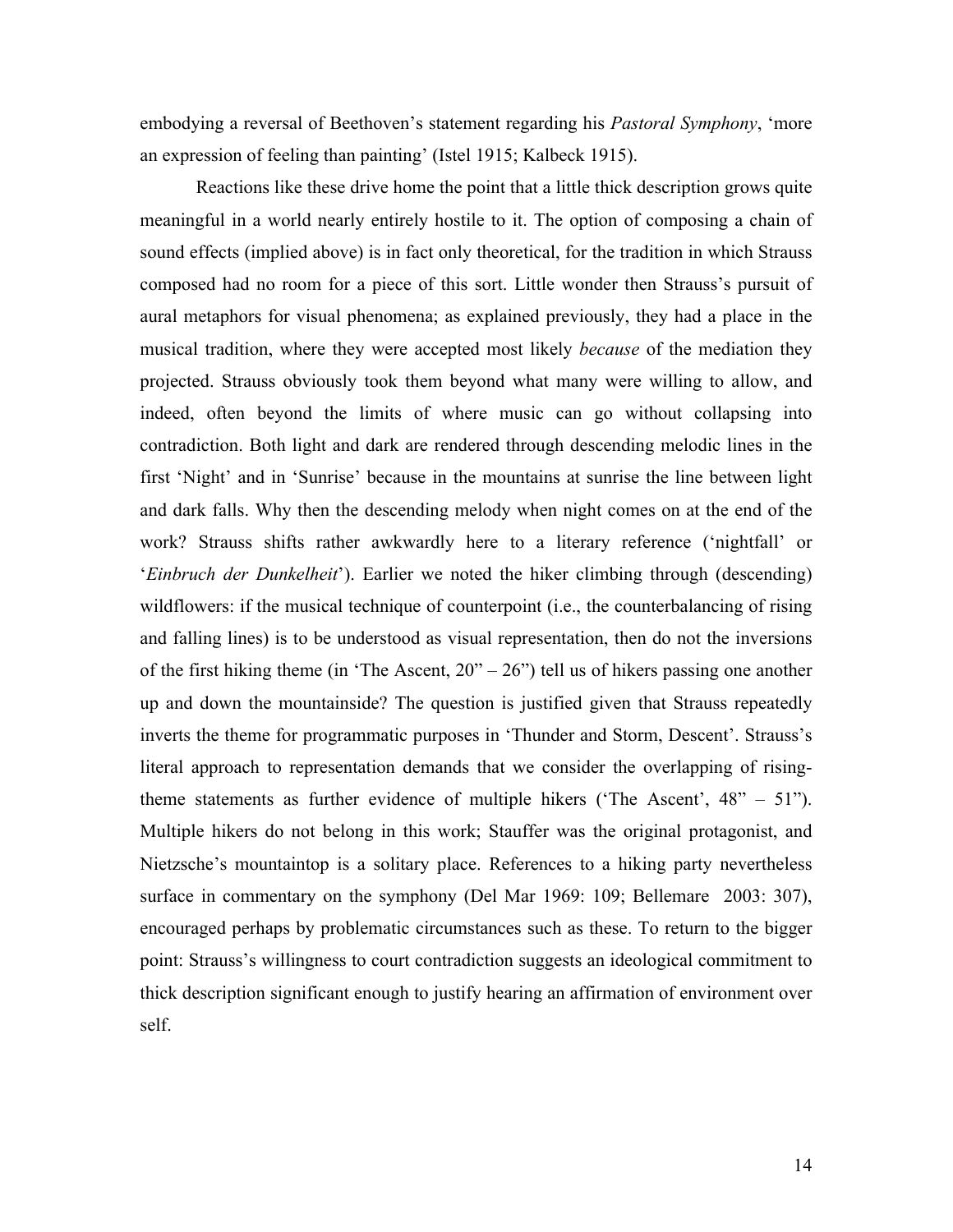## **Coda to Thick Description**

If thick description is environmental, is less thick description less environmental? The question is very important in light of the aesthetic tradition leading up to and largely underlying the *Alpine Symphony* (pace Strauss and his critics). As emphasized in my earlier, 'negative' assessment of the symphony's thick description, Strauss's hiker sees relatively little of the mountain he climbs, so focused is he on his inner feelings. And those critics: how often they alchemize their own indifference to environmental detail into a defence of 'depth' or 'profundity' (my translations):

One might almost say that every drop of rain gets its musical illustration. There will perhaps be some admirers of the ancients who prefer Beethoven's Pastoral Symphony, in which  $\ldots$  the emotional impression affects the soul of the listener in its depths (Anon. 1915).

We come to the heart of the problem: did Strauss strive to dig more deeply than the purely picturesque, and if so, did he succeed? (Weissmann 1915).

Since deeper emotional problems in the program are not available, this music naturally cannot stir the depths of the soul as do the symphonies of Beethoven, Brahms and Bruckner (Kämpf 1915).

Old objections to music that imitates the external world re-emerge, and indeed the climber can be accused here and there of a lack of depth (Korngold 1915).

Their values may encourage a disinterest in the environment, but then again they may not. As Janice Koelb makes clear, the invocation of nature for symbolic purposes, and the de-emphasis of environmental nuance that inevitably results, are not automatically suspect: 'When we encounter a literary mountain (or a literary rose or nightingale) offered as a figuration, we surely cannot simply conclude that, because it pays what we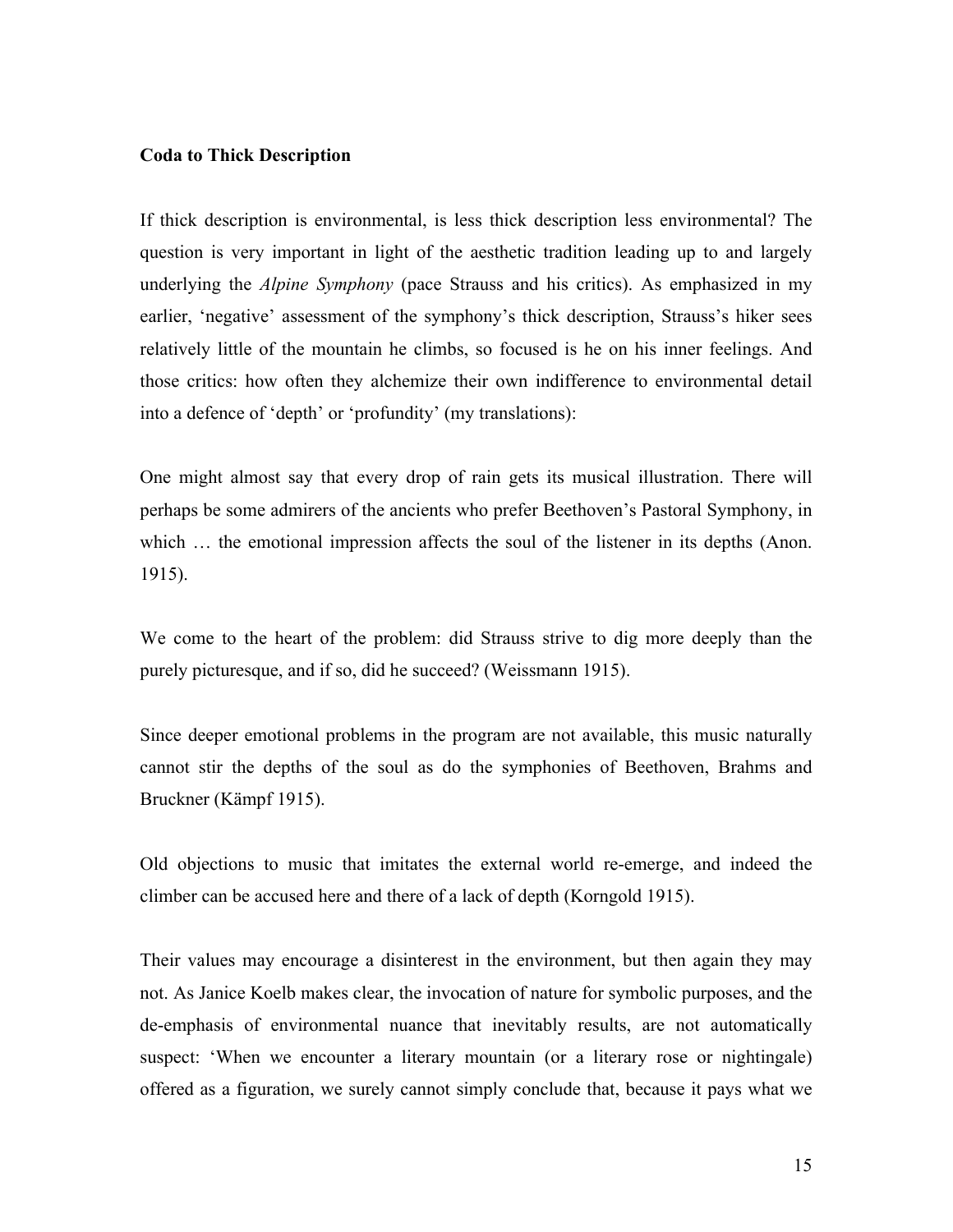consider to be insufficient attention to the object's physical attributes, the author or his culture must not have liked mountains (or roses or birds)…' (2009: 447). In the case of the *Alpine Symphony*, the critics clearly expected nature to serve depth. This strengthens Koelb's point, given that in the musical tradition these critics lived and breathed, the ideal of depth had roots in notions of organicism (Watkins 2004). Some of these critics were thus indirectly holding Strauss accountable to natural processes. Finally, there is the matter of Schopenhauer, whose worldview the critics knowingly or unknowingly reflected, and whom Strauss had by no means entirely left behind, as should be clear by now. Greg Pritchard argues that Schopenhauer's privileging of noumenal over phenomenal realms can have an ethical environmental dimension to it: as the location of universal—not individual—will, the noumenal world is where all being interconnects and where compassion takes the place of striving and egoism (2006: 27, 30). According to Schopenhauer, one path to intuiting this world lies in the 'calm contemplation' of natural objects (25). This calls to mind the summit of the *Alpine Symphony* and a hiker who, gazing upon the world, seems to feel at one with it.

### **Environmentalism in Wilhelmine-Era Germany**

A vast front of interrelated alliances sprang up during the Wilhelmine Era (1890-1914) primarily in reaction to Germany's rapid industrialisation. *Naturschutz* and *Heimatschutz*  ('nature protection' and 'homeland protection', respectively) no doubt constitute the largest subdivisions of this movement, but the *Jugendbewegung* with its *Wandervogel*  groups, and the *Naturfreunde* (originating in Austria), the *Dürerbund*, and the network of alpine societies deserve mention as well (Lekan 2004: 19-73). These and the other 260 plus organizations one contemporary listed (Dominick 1992: 58) surely constitute the largest-scale environmental movement to that point in history, one justifiably receiving a lot of scholarly attention in recent years. As might be expected, the groups represent such demographic and ideological diversity—when taken together and when viewed individually through time—that generalizations about them prove risky. Membership ranged from the young to the middle-aged and included rural and urban dwellers, students and teachers, artists, writers, botanists, and others. While conceptions of nature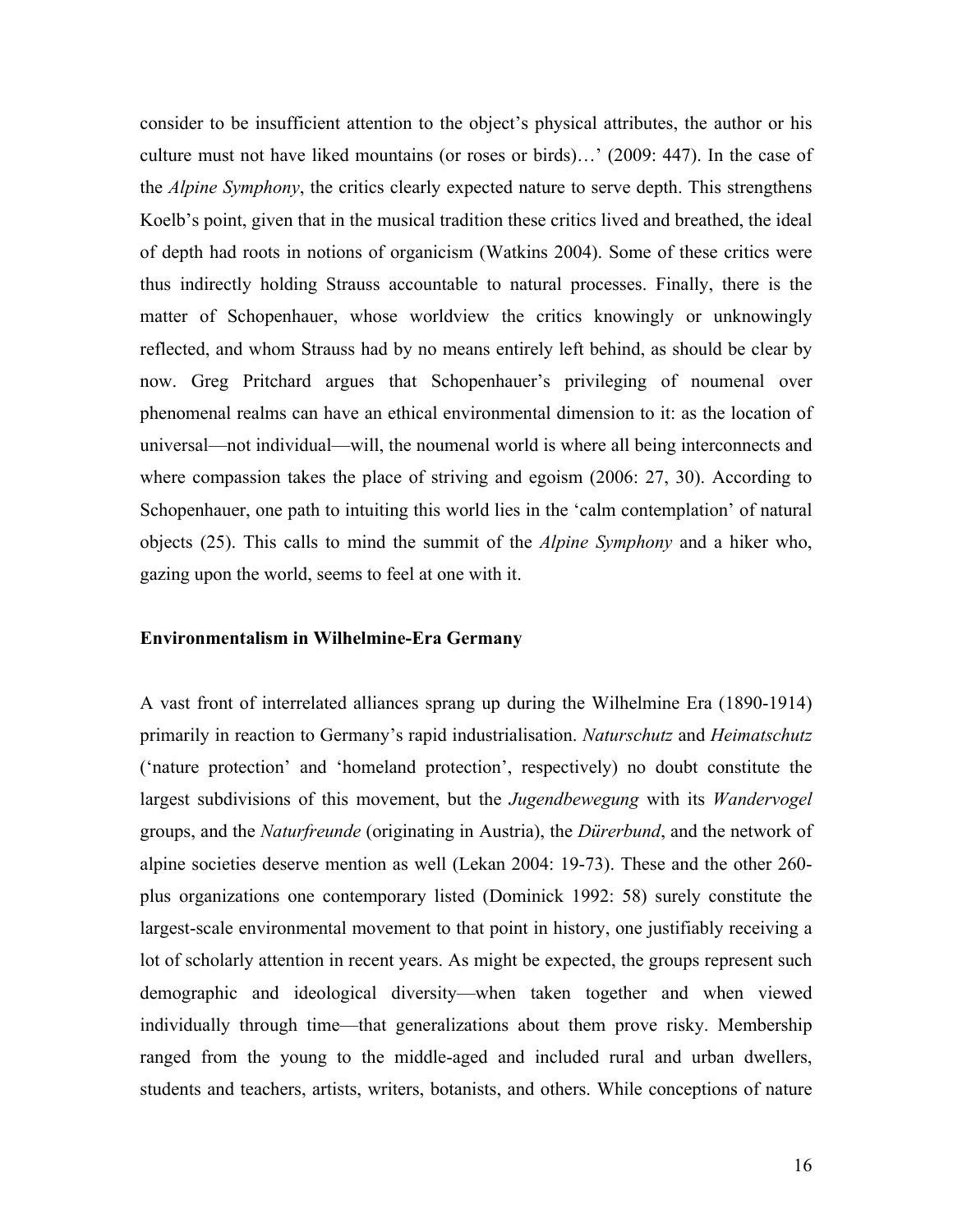overlapped, *Naturschutz*-ideology tended to focus on non-human nature, *Heimatschutz*ideology on peopled environments. What needed protecting differed accordingly, with the *Naturschutz* movement favouring individual species, 'natural monuments', and relatively undeveloped areas, and the *Heimatschutz*, lifestyles, cultures, and cultural landmarks (and nature insofar as the character of all three were dependent on it). Why these things needed protecting depended not only on which group's literature one reads, but on a host of considerations relative to the time and place as well; arguments could appeal to regional sentiment or patriotism, and were based alternately on aesthetic beauty and, as Raymond Dominick makes clear, the emerging science of ecology (1992: 36-41). If industrialisation was the general culprit, the form it took varied according to time and place and politics; pollution was a common concern, as was development and a tourism facilitated by the expansion of railways.

In a sense then, diversity is one valid generalization of the German environmental movement. A second holds that the reactionary character long attributed to these groups is inaccurate. The obvious point, that concern over environmental degradation is forward looking, is but one grounds for reappraisal. Celia Applegate and others have revealed the degree to which the *Heimat* movement was aimed at identify-formation *in the context of modernity* (Applegate 2000: 111; see also Rollins 1997: 1-26). Like those who 'buy local' in the early twenty-first century, *Heimat* activists pushed for sustainable alternatives to prevailing models of progress. A third broad characterization is that these groups were not proto-fascist, another misassumption effectively dampening research on this topic for much of the twentieth century. There were right-wing elements among them, to be sure, and environmentalism was appropriated by xenophobic nationalists after World War I (Lekan 2004: 74-98; Olsen 1999). But much about these groups was out of alignment with the future national socialism. This includes the *Heimat* adherents' wariness regarding industrialism, as well as their frequent emphasis on regional over national identity, which ultimately translated into international pacifism (Applegate 1990: 86 and 108). Among the Alpinists, individualism trumped a group mentality at this time (Keller 2006: 8).

Before going any further, I must highlight the challenge of searching for rapprochements between the *Alpine Symphony* and the environmental movement. It is not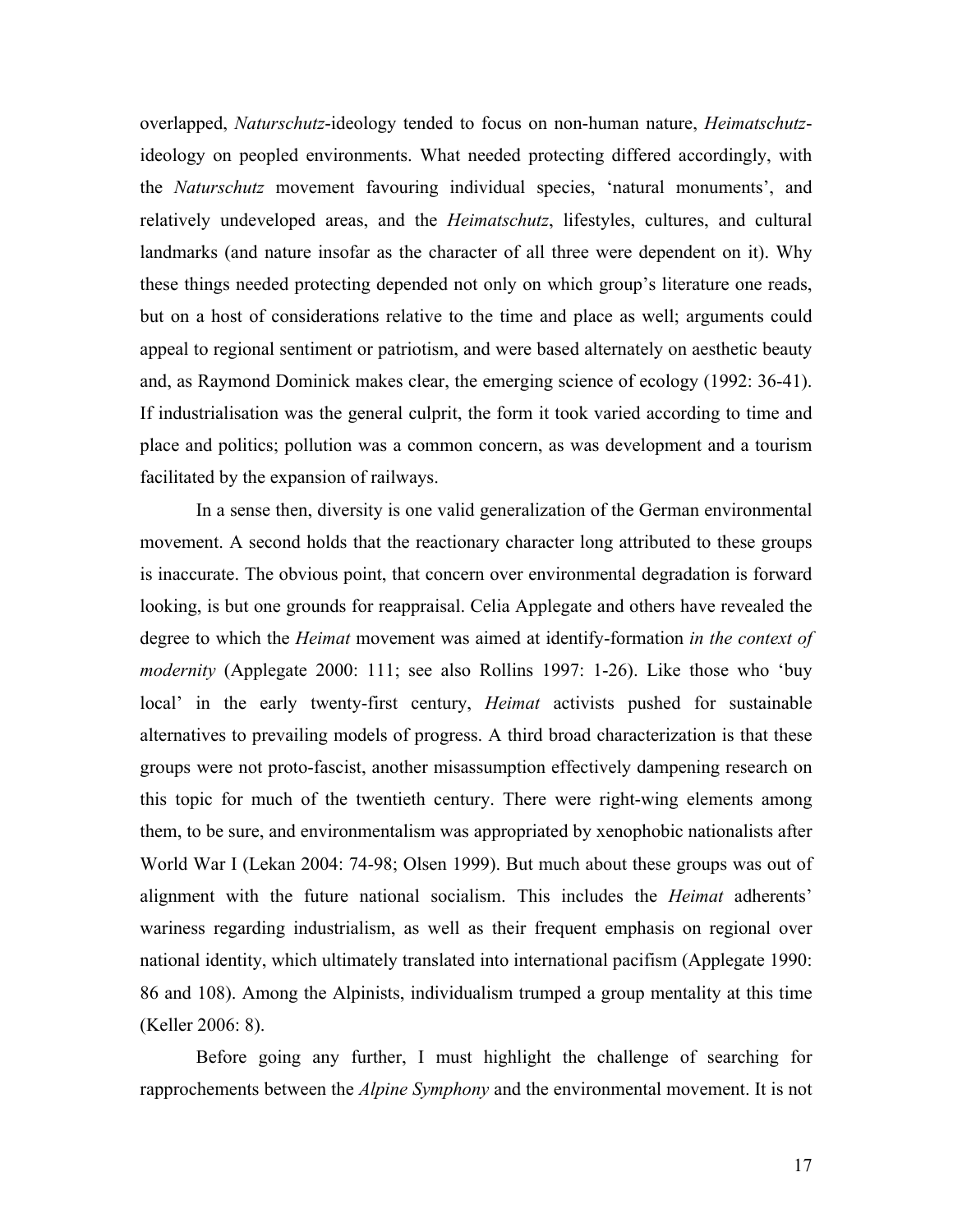just that we lack a Youmans to spell out musical and biographical connections as we had when discussing Nietzsche; it is additionally that no one has ever proposed—even cursorily—that there are connections to be made. We're on our own, in short, and my approach to the subject is suitably cautious and hopefully transparent. In that spirit, the previous two paragraphs and the rest of this one carry no heavier load than that of justifying the search. The movement's diversity suggests that there were many possible points of contact between it and Strauss. The progressive quality corresponds loosely to Strauss's outlook, as does the movement's misalignment with future Nazi ideology.<sup>4</sup> Moving beyond these general observations, I offer five clusters of points meant to strengthen the possibility of links between the *Alpine Symphony* and the environmental movement; I have chosen them because they involved the Alps and/or Bavaria:<sup>5</sup>

- 1. The *Alpine Symphony* caps a time of unprecedented interest in alpinism: the German and Austrian Alpine Society grew from sixteen sections in 1869 to 353 in 1908 (Emmer 1909: 46), and from a membership of 18,000 in 1886 to 46,500 in 1900 (Dreyer 1909: 131), to 100,000 around 1912 (Erhardt 1950: 57).
- 2. The Munich chapter of the Alpine Society advanced legislation to define and protect natural monuments in 1904 (Hölzl 2006: 33), and the larger organization's annual meetings in the teens concerned strategies to fend off logging and other perceived industrial threats (Keller 2008: 99-100).
- 3. 1902 saw the formation of 'The Association for the Conservation of the Beautiful Landscape around Munich, with Special Emphasis on the Isar Valley' (better known as the Isar Valley Society; Hölzl 2006: 33); the founder's brother, Emanuel von Seidl, would design Strauss's Garmisch villa five years later.
- 4. The battle against a proposed hydroelectric plant at Walchensee (in the foothills of the Bavarian Alps) began in 1905 and was still raging in 1915 (it was completed in 1924).

<sup>&</sup>lt;sup>4</sup> Strauss would have a troubled relationship with Nazism, condemning it privately while attempting—ultimately unsuccessfully—to steer clear of censure himself in hopes of protecting his Jewish daughter-in-law; Gilliam and Youmans 2001.

<sup>5</sup> Strauss worked in Berlin for many years leading up to the completion of the *Alpine Symphony*, which suggests that environmental developments in northern Germany should be studied as well (a project not undertaken here).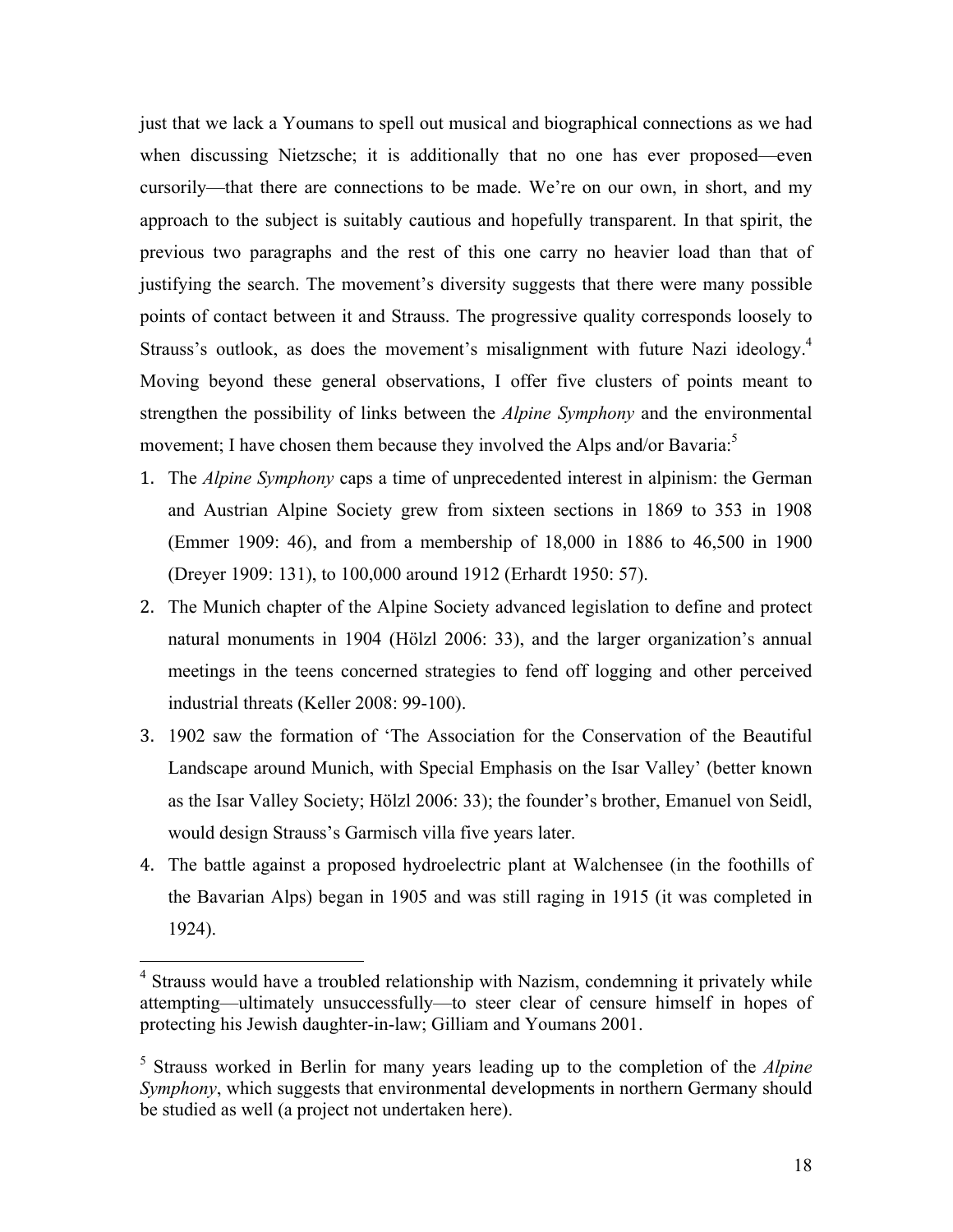5. In 1905 the Bavarian State Committee for the Care of Nature came into existence. In 1908 it sought to establish a legal framework for the protection of endangered species (Hölzl 2006: 33), and in 1913 a private society was spun off of it, the *Bund Naturschutz*, which would become the single most important environmental association over the next decade (37).

How might the environmental movement be 'heard' in the *Alpine Symphony*? The non-adversarial version of mountain climbing considered earlier might constitute an answer, but only if we resist the temptation of imagining it as a polemic; I have yet to find any mention in the early twentieth century of a musical work seeking to express environmentally friendly attitudes or practices, to capture the wonders of a region currently under attack, or to engage in any other form of explicit environmental activism. This does not rule out Strauss attempting one or more of these things, of course, but it does argue against the likelihood of it. Moving on: if we limit the search to those aspects of the work registering concern about contemporary environmental conditions, then a few possibilities arise. Trees have little place in the *Alpine Symphony*; 'Entry into the Forest' marks the only subsection explicitly including them, and the brunt of the music is devoted to tree-less landscapes ('On Flowering Meadows', 'On the Alpine Pasture', 'On the Glacier', and 'On the Summit'; note: I am not arguing that Strauss could have forested these locations, only that he could have devoted proportionally less of the music to them). By contrast, water plays a role large enough to make it a central theme of the work; the hiker traces a brook upstream to a waterfall ('Wandering by a Brook', 'At the Waterfall', and 'Apparition') and later descends through a deluge ('Thunder and Storm, Descent'). Water thus works its way down the mountain for a total of over seven minutes, claiming our attention to a degree that only the mountain itself, the hiker, and the gaze from the summit can surpass. Periodically throughout several decades leading up to the *Alpine Symphony*, the Alps had experienced dramatic floods, and the common wisdom of the day attributed them to deforestation at the higher elevations. It has since been argued that—in Switzerland, at least—the theory was a Trojan horse advanced by lowland politicians in hopes of gaining control over the highlands (Radkau 1997: 234). The waterlogged *Alpine Symphony* might nevertheless register an environmental concern of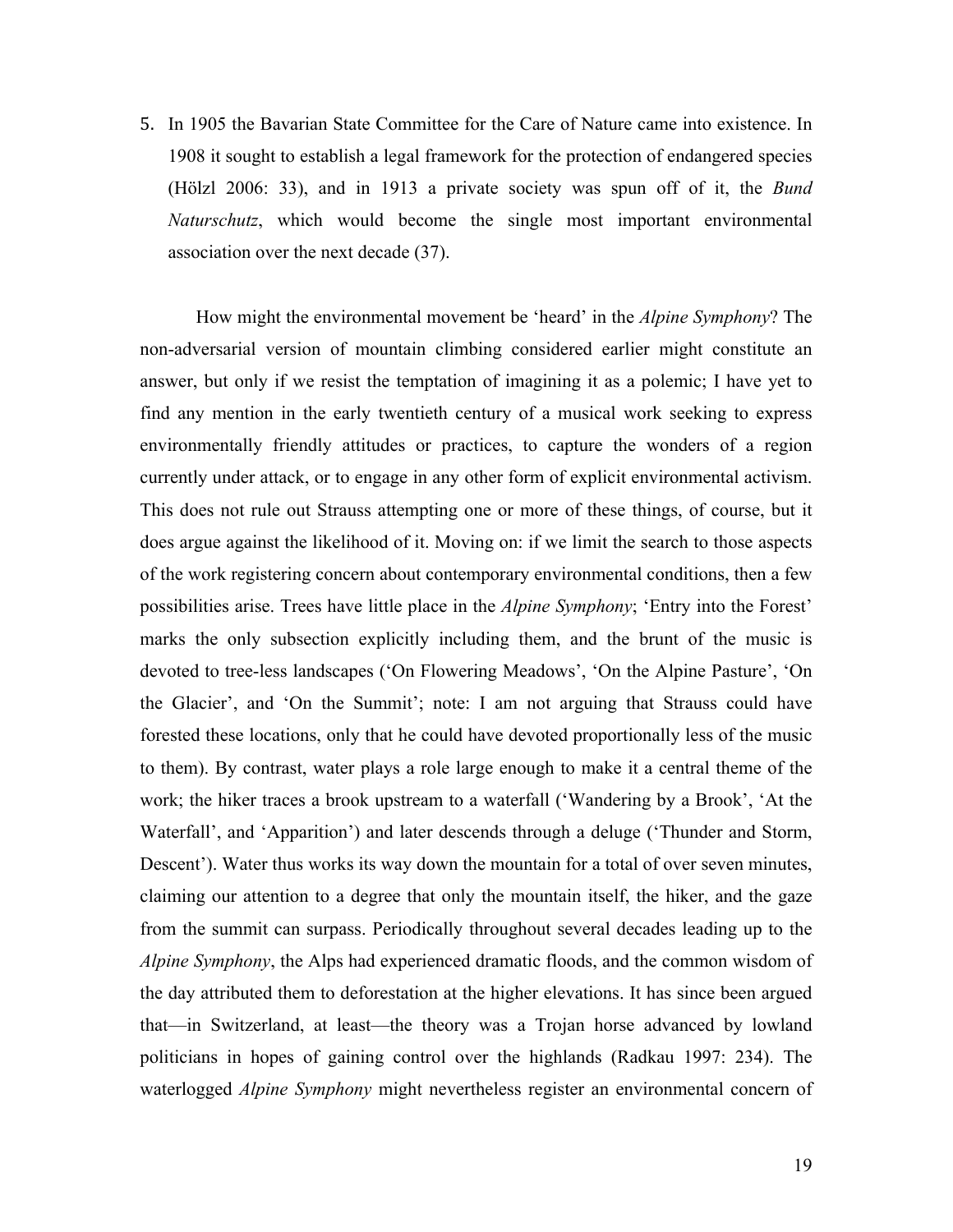its day, particularly during the storm. How much louder the waterfall now ('Thunder and Storm, Descent' at 1'00") than when the hiker encountered it on the way up ('At the Waterfall'), and how suspiciously like flooding the chromatically rising lines below that waterfall, where earlier the hiker had wandered by a gentle brook ('Thunder and Storm, Descent' at 1'30"). This reading is indirectly reinforced by the fact that Marquartstein, the town in which Strauss was married and spent considerable amounts of time, was itself a site of flooding; in an important year for the conception of the symphony (1899), his wife Pauline wrote him from her parents' home there that the current flooding was deemed the worst since 1840 (letter of 14 September; Strauss, Franz 1967: 126-27).

One other contemporary environmental concern possibly reflected in the *Alpine Symphony* is that of endangered wildlife. Little fauna crops up in the work, which is striking in light of the attitude toward animals expressed in *The Antichrist* (see the quotation that concludes the 'Nietzsche' section, above). The birds sing relatively briefly, and while we hear hunters, we neither hear nor 'see' what they're after. Beyond the suggestion of cattle on the alpine pasture, no quadruped big or small inhabits Strauss's mountain. Efforts at preservation around this time were generally directed at flora and among fauna—songbirds, a circumstance reflecting the high number of botanists and ornithologists among the nature-enthusiasts, and reflecting as well the hunting lobby's considerable political sway. (Many of the hunters were aristocrats whom the environmental groups balked at challenging, according to Keller [in private conversation].) At the same time, the decimation of the chamois and ibex through overhunting had been a source of concern for several decades by this time (Boner 1860: 236-37; Grauer 2009; Aulagnier et. al. 2010). Their absence from the *Alpine Symphony*  might indicate Strauss's own disquiet, or it may simply reflect the reality of animals so rare that Strauss forgot to imagine them.

The day may come when points like these belong to a larger web of connections between the *Alpine Symphony* and the era's environmentalism. At present it does not appear that any such web exists. In short, Strauss left behind no evidence that the groups interested him, and they took little notice of the *Alpine Symphony*. As no one has ever argued otherwise, I will linger only long enough to note an exception, the Straussobituary published by the Alpine Society in 1949. There, 'the creator of the *Alpine*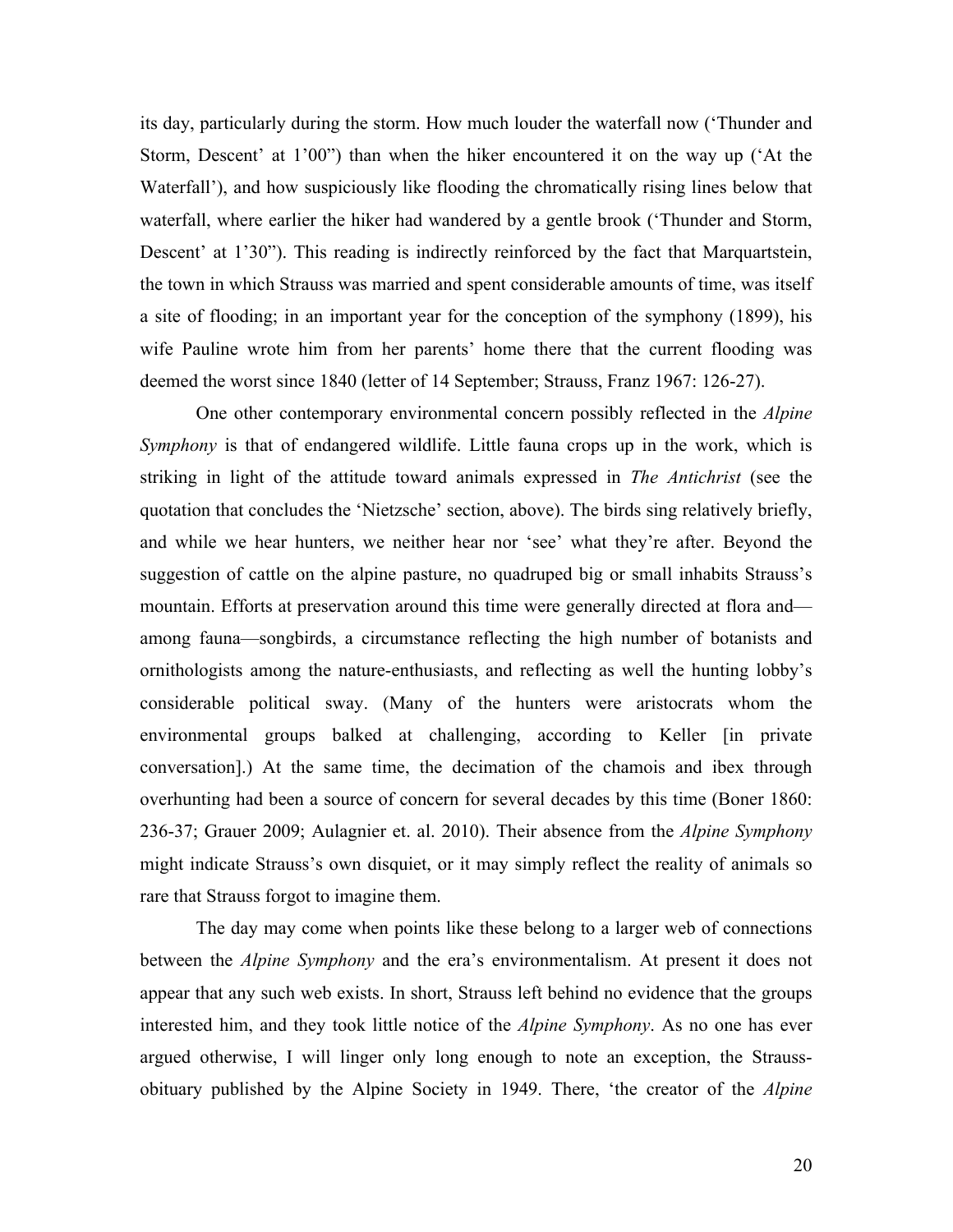*Symphony*' (as the title identifies him) is lauded at great length for his skill in musical landscape-painting, and we are told that he belonged to the Society 'in spirit', a comment that obviously cuts both ways (Hofmann 1949: cover page). The author further notes: 'In his last weeks of life he did our Alpine Society and the *Naturschutz* a special service in lending the weight of his famous name to the preservation of our magnificent Partnach landscape' (cover page). Hofmann is referring to another battle over a proposed hydroelectric plant, this time won by the environmentalists (Dominick 1992: 127-28). One might deduce from this that Strauss had in fact followed the protracted battled over Walchensee three decades earlier, or, less generously, that he was simply feeling the spirit of NIMBY-ism ('Nimby' as in 'Not In My Backyard'). Whatever the case, Hofmann's eulogizing cannot fill in the silence with which the Alpine Society had greeted the *Alpine Symphony* in its earlier years.

It is difficult to fathom why a work celebrating the Alps would go unclaimed by any of the period's environmental groups. Perhaps the *Alpine Symphony* was not participatory enough, restricted as it necessarily was to professional musicians in selected concert halls in large urban centres. Provincial musical organizations and home musicmakers, two significant contributors to the social cohesion of the *Heimat* movement (Applegate 2007), could have had little truck with it. Given the Alpine Society's periodic announcements of songbook publications (in the *Mitteilungen*), it would appear that music's participatory potential—and perhaps its portability—mattered in that sphere as well.

The disinterest of environmental groups in the *Alpine Symphony* might also result from the latter's vagueness regarding place. We know already that *Heimat* ideology sought to preserve what was local. The Alpine Society likewise dwelled less on 'the Alps' than on specific places within them. Here are some of the articles appearing in the *Zeitschrift des Deutschen und Österreichischen Alpenvereins* of 1916 (my translations): 'The Low Tauern'; 'Snowshoeing in the Schladminger Tauern'; 'The Stubachtal: A Nature Preserve of the Future'; 'Snowshoeing in the Ötztaler Alps'; 'Mountain Climbing and Hiking in the Adamello Region'. Poetic tastes ran along these lines as well; in the 1918 issue of the *Mitteilungen*, Eduard Fedor Kastner is lauded for verses inspired by the Predil Pass (near the border of Italy and Slovenia), the Maltatal valley (Austria), and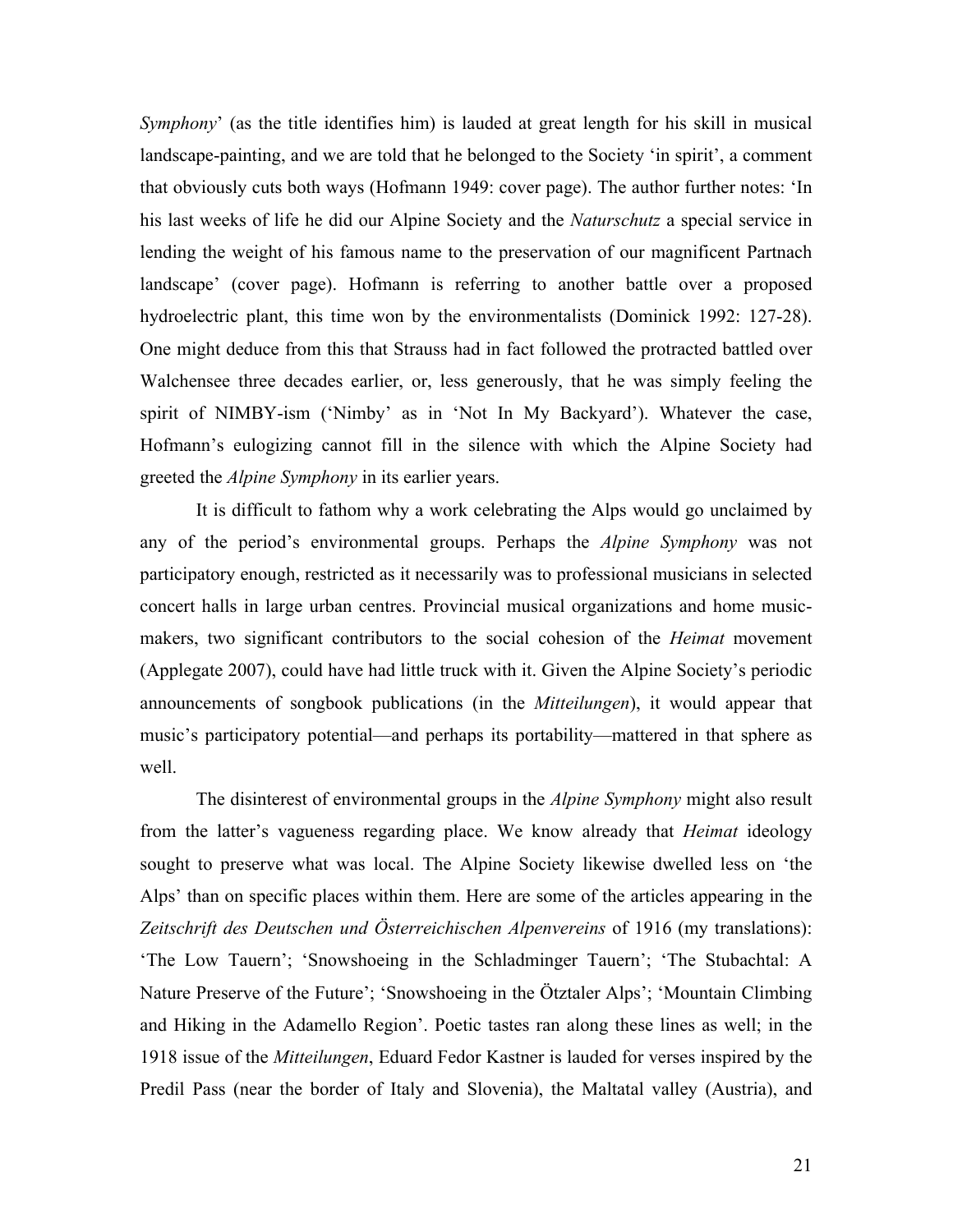other explicitly identified places (Jahne 1918: 130). While it is unclear whether a placespecific title would by itself have made Strauss's symphony more attractive to hikers, there existed another option very likely to have caught the attention of the alpinists: Strauss could have infused the *Alpine Symphony* with regional folksong, publications of which are mentioned frequently in alpine literature. Instead, he paraphrased several international works (Youmans 2005: 228), which by contrast reinforces the symphony's rootless quality.

The Nietzschean legacy of the *Alpine Symphony* may account for the distance between work and contemporary environmentalism as well. If knowledge of that legacy was not widespread, it is still worth noting that none of the major organizations embraced the philosophy (a point I have not read mentioned by the Nietzsche scholars consulted earlier). More importantly, at least two of the *Alpine Symphony*'s Nietzschean qualities harmonize poorly with the movement. First, the symphony lacks a communal spirit. Strauss tells of a personal quest, and if we allow for some awareness of the Nietzschean framework, he implicitly champions individualism over a herd mentality. While the personal-quest narrative roughly matches contemporary thinking within the alpine movement (see above), it is out-of-step with the emphasis on community of other wings of environmental movement (and the *Heimat* wing in particular). Second, the symphony is insufficiently metaphysical, a theory I construct by reading between the lines of Dreyer's 1909 book on alpinism. In a section entitled 'The Aesthetic Moment' Dreyer locates the primary artistic outlets for the alpinist movement in painting and poetry (150), the latter having earned its place by forsaking haziness for a 'calm, masculine clarity and certainty' ('*männlich-ruhiger Klarheit und Sicherheit*'; 151). If these attributes help to explain Dreyer's neglect of music, it makes one wonder why the allegedly extrospective *Alpine Symphony* did not better resonate in the alpinist-community six years later. As it turns out, Dreyer does find room for music in alpinism, and in a way that ultimately answers the question. Music arrives on the summit, evidently summoned by his inability to articulate what the hiker feels. Music thus continues its century-long association with the inexpressible:

On the summit of Ankogel, Ruthner says: 'There I looked out over the distance spread in all directions before me, full of emotions which, because they are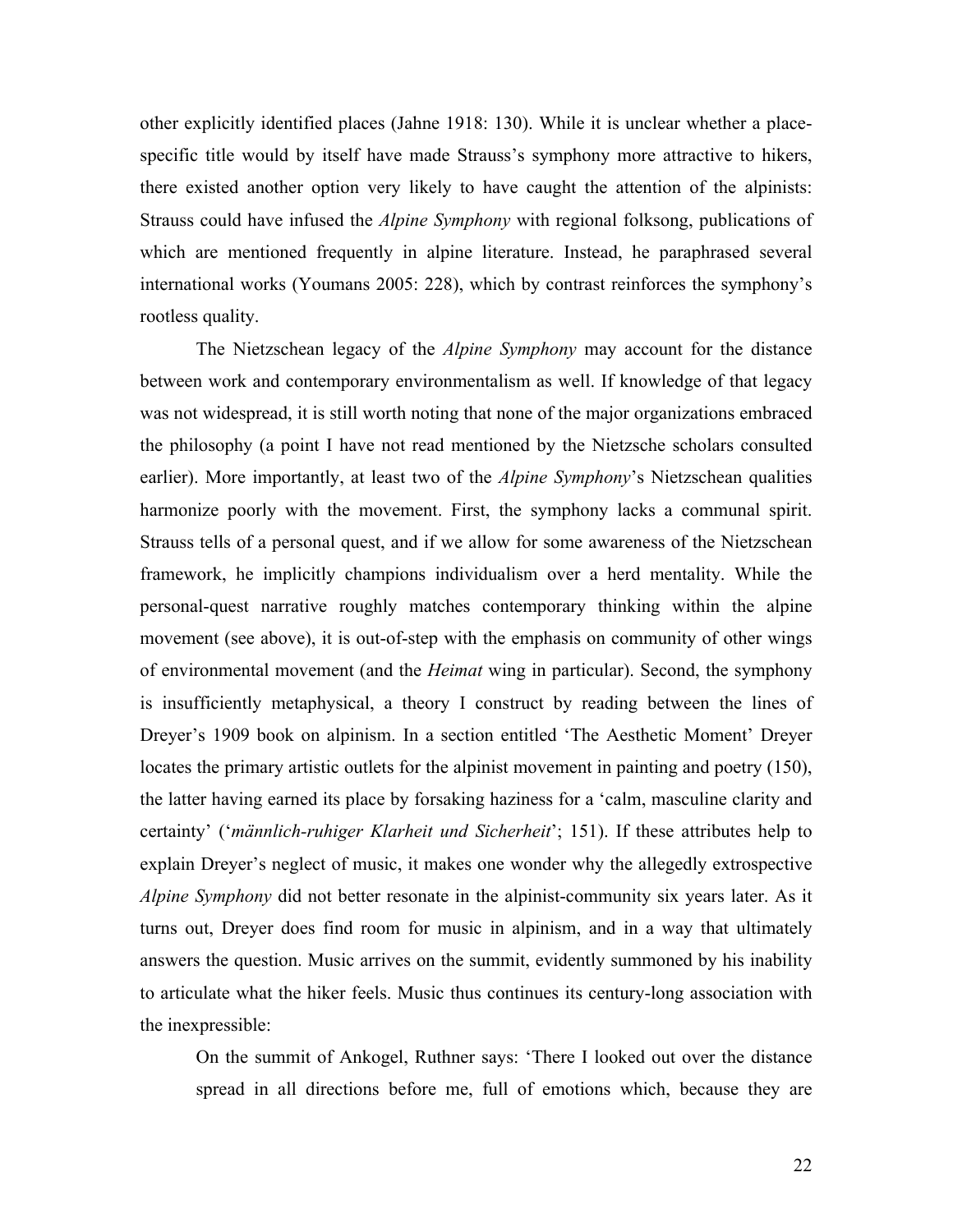inexpressible, could only be desecrated by words or illustrations' [. . .] The **emotional scale** ('*Gefühlsskala*') of the high-altitude tourist runs through an entire **development-series** ('*Entwicklungsreihe*'), [and] his inner being awakes with each step from the valley-bottom to the summit. And entirely in **harmony/unison** ('*Einklang*') with this stands the constantly changing swarm of landscapes that glide by the eye (147-48, bold print added).

Later we are told that the mountains themselves are 'like giant instruments, on which air, sun, moon, clouds, in short everything atmospheric, plays in all its diversity' (Dreyer quoting Ratzel, 149).

This ethereal understanding of music does not bode well for a professedly antimetaphysical composer, but it is only part of the problem. Jon Mathieu (2006) points out that European mountains themselves were increasingly sacralised from the sixteenth century forward, evidence of which we find in the words that launch Dreyer into his musical metaphors: 'The religiously inclined, like Thurwieser (the mountain climber in robes), feel "closer to the great architect of the world" up here, and the mountains strike more than a few alpinists as bridges leading from earth to heaven' (147). This way of seeing the mountains was no doubt circumscribed by the recreational nature of contemporary alpinism. One can nevertheless conclude that mountains had a spiritual dimension prone to trigger a musical response, given classical music's historical link to that realm. Certainly the *Alpine Symphony* retains much of this tradition; we have heard more than echoes of it on the summit and in the emotionally charged landscape traversed before and after. But we have also perceived a sensitivity in Strauss's commentators, one allowing them to detect his subversive embrace of the tenets of Nietzscheism. To them, the *Alpine Symphony* resisted what it was assumed to do best, and what was required of it in the mountains.

# **Conclusion**

The *Alpine Symphony* played no measurable role in one of the most significant accomplishments of its time, the founding of an environmental culture. That problem is not convincingly put to rest by the patchwork of theories just offered, for they do not add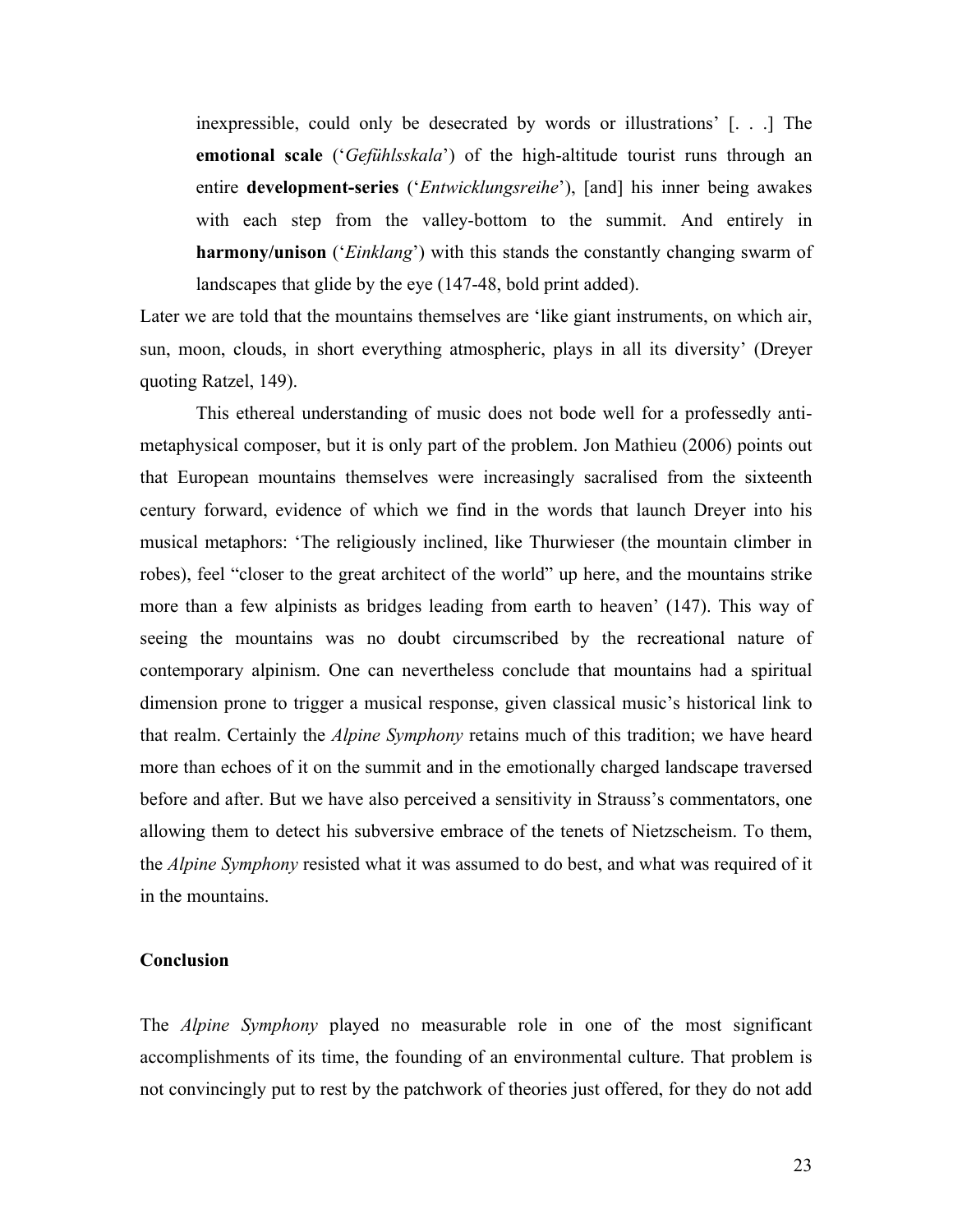up to an impermeable barrier between work and environmental movement. Imagine the music evoking women rather than mountains, and imagine it premiering in the midst of a thriving women's movement whose members greeted it with indifference or perhaps even silent disdain. This analogy is useful in reaching beyond isolated misalignments to the prospect of fundamental reservations regarding the work's motives. One misgiving may have been that it was at its core industrial. By this theory, Strauss's wildflowers are outshone by rows of metallic buttons flashing across the orchestra. Flashing buttons and synchronized bowings may well have coalesced into the vision of an intricate machine, one at odds with the mural of the Alps adorning it. Or perhaps the *Alpine Symphony*'s gaze felt pornographic. Lydia Millet's description of 'ecoporn' loses none of its meaning if we substitute the *Alpine Symphony* for the twin-albatross picture and equate 'social cost' and 'uncomfortable demands' with 'environmental activism':

At first glance, a girl-girl spread in *Hustler* has little in common with a twinalbatross picture in an Audubon engagement calendar. But both are clearly porn. They offer comfort to the viewer: They will always be there, ideal, unblemished, available. They offer gratification without social cost; they satiate by providing objects for fantasy without making uncomfortable demands on the subject (2004b).

The *Alpine Symphony* fits particularly well here when we recall its graphic emphasis and the over-the-top sensory impact delivered by more than 140 musicians. At the very least, a pornographic *Alpine Symphony*—like an industrial one—looks disingenuous. At the most, it is actually complicit in environmental destruction, for while the fantasy of consent is a longstanding feature of pornography (Slade 1984: 153), subjugation and exploitation are often at work behind the scenes (Millet 2004a: 147; Welling 2009: 57- 58).

That such a dark statement is applicable to the *Alpine Symphony* might seem farfetched at first, but it really is not. Two ways of thinking about music have conspired over the ages to make it a particularly apt vehicle for the metaphor of environmental exploitation. First, music has long been equated with nature itself. This understanding has changed over the centuries, but some version of it has nearly always been there. To give one example, it is recognizable in the ancient notion of *harmonia mundi*, by which the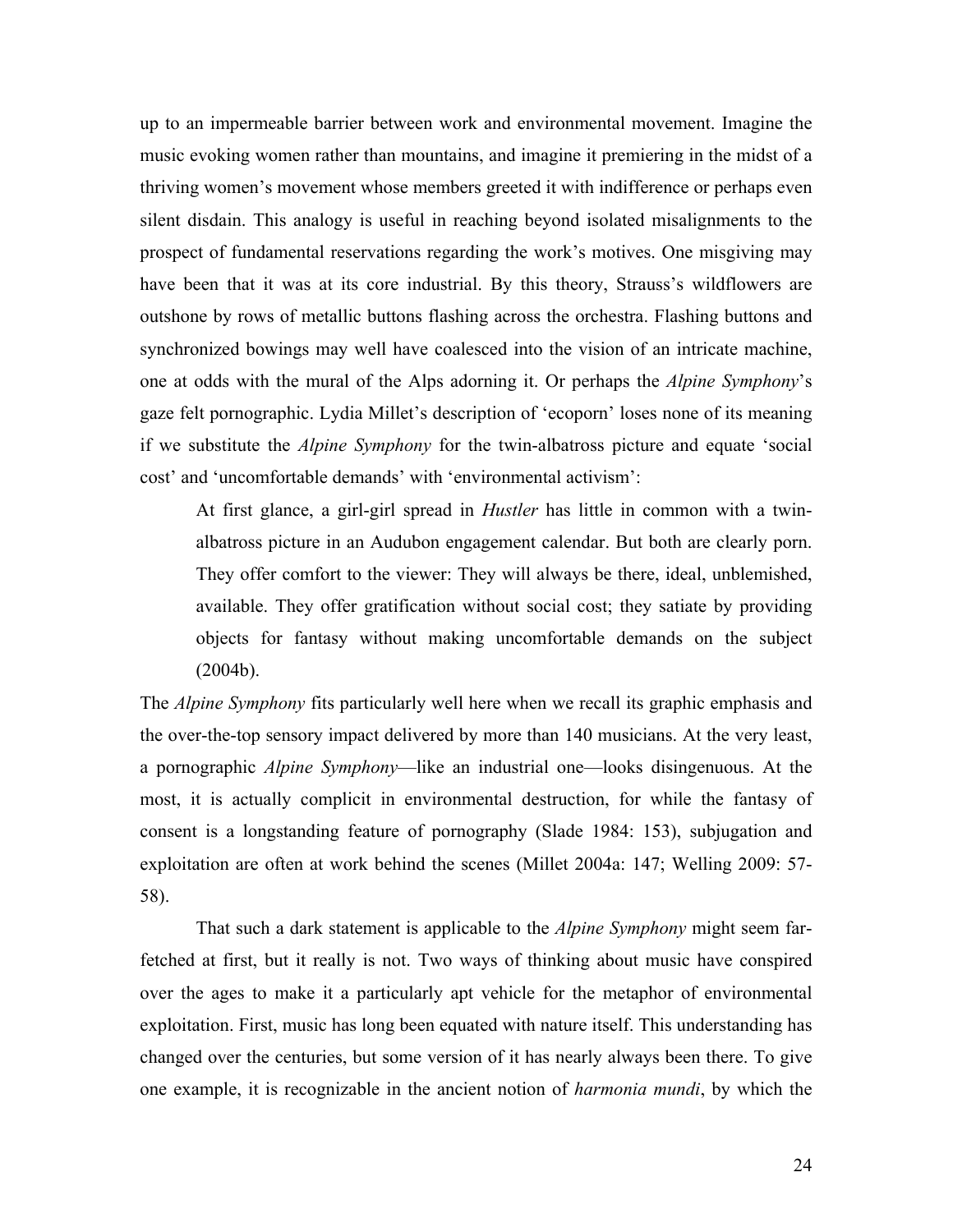basic proportions underlying music's most beautiful sounds are none other than the building blocks of the universe. It is not necessary to locate the theme throughout time, however, for it is implicit in the second way of thinking about music, by which musical innovation is characterised as the processing of natural resources. Linda Phyllis Austern explores how natural scenes painted on the lids and soundboards of seventeenth-century virginals put into allegory the transformation of raw materials into musical instruments, and, more broadly, 'the control of the natural world through music' (2001: 42). The Viennese critic Eduard Hanslick reveals that such thinking remained alive and well in the nineteenth century: 'Nature does not give us the artistic materials for a complete, readymade tonal system but only the raw physical materials which *we* make subservient to music' (1986: 72). This view has firm footing in the early twentieth century as well: cultural theorist Theodor Adorno writes that 'all naturalistic art is only deceptively close to nature because, analogous to industry, it relegates nature to raw material'; composer Anton Webern describes musical advances as 'the ever extending conquest of the material provided by nature'; likewise Warren Story Smith: 'This tapping of music's expressive resources so enthusiastically pursued during that time [the nineteenth century] may be likened to man's greedy quest for those of the earth. If a ton of coal or a barrel of oil may be burned but once, so a new chord or progression may be used effectively but a limited number of times' (Adorno 1997: 66; Webern 1963: 17; Smith 1932: 24; discussed further in Toliver 2004: 351).

How exactly the *Alpine Symphony* whispers its ominous thoughts, and how they coexist with the often reverential foreground, are by no means clear and are certainly best left for another paper. (For a reading of environmental conquest in Ferde Grofé's *Grand Canyon Suite*, see Toliver 2004.) If those whisperings gave contemporary environmentalists reason to stay away, they counsel us not to. For as important as it is to have some artworks love nature, it is surely a good thing for others to love and destroy it. The era was not exclusively defined by those who cared about the environment squaring off against those who did not, after all. It was rather a time much like our own, when many lamented the Walchensee project while accepting its benefits. Cultural and environmental histories of the period make it easy to imagine scenarios such as this: an industrial worker applies his earnings toward a recuperative trip to the Alps, one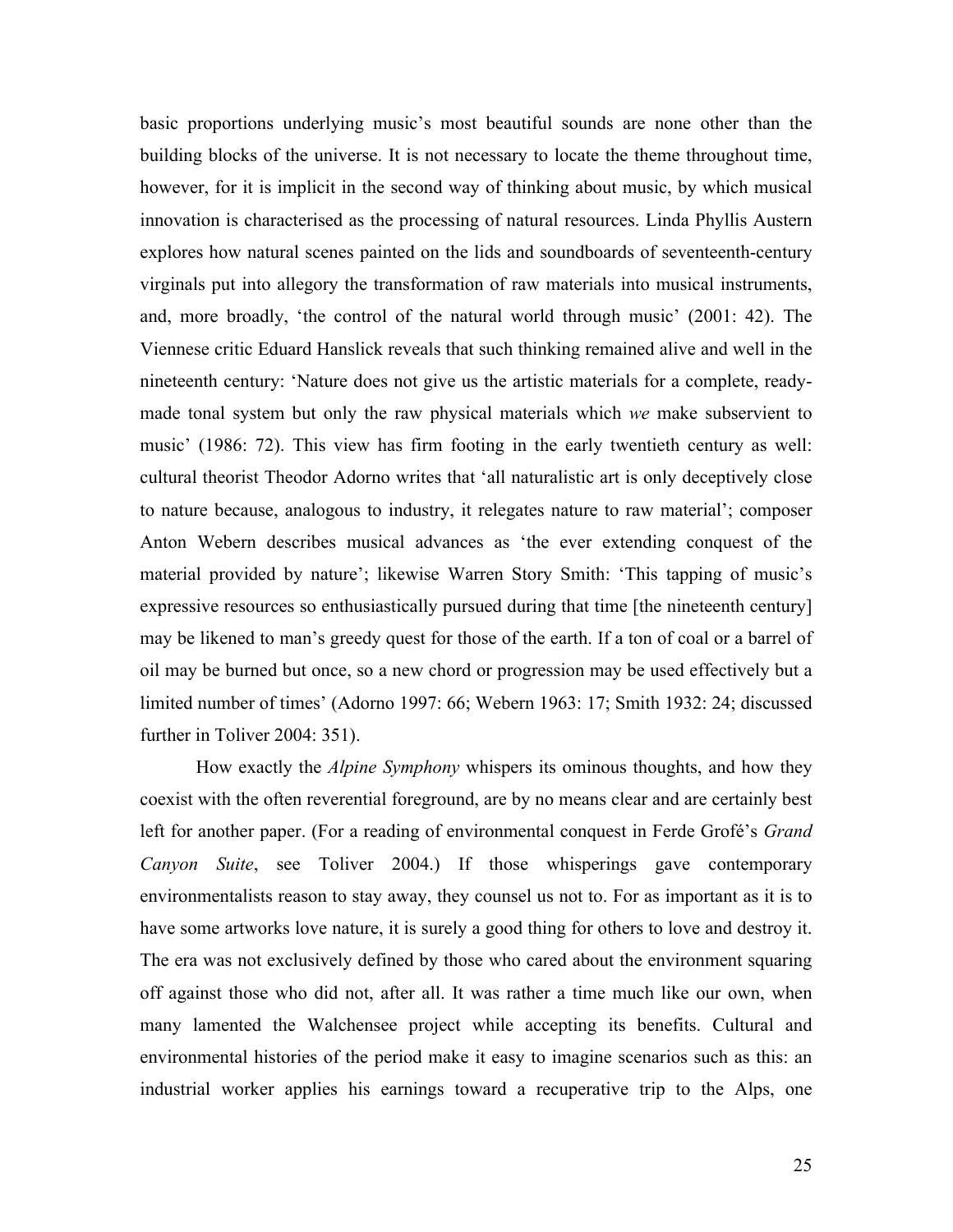facilitated by the very railway whose steel his job provides and whose environmental toll he (as an amateur botanist) tries to overlook. None of this means letting the *Alpine Symphony* off the hook for whatever bad behaviour it might have tacitly encouraged. It does, however, mean valuing it for what it stands to tell us of the contradictory impulses that have historically shaped our encounters with nature.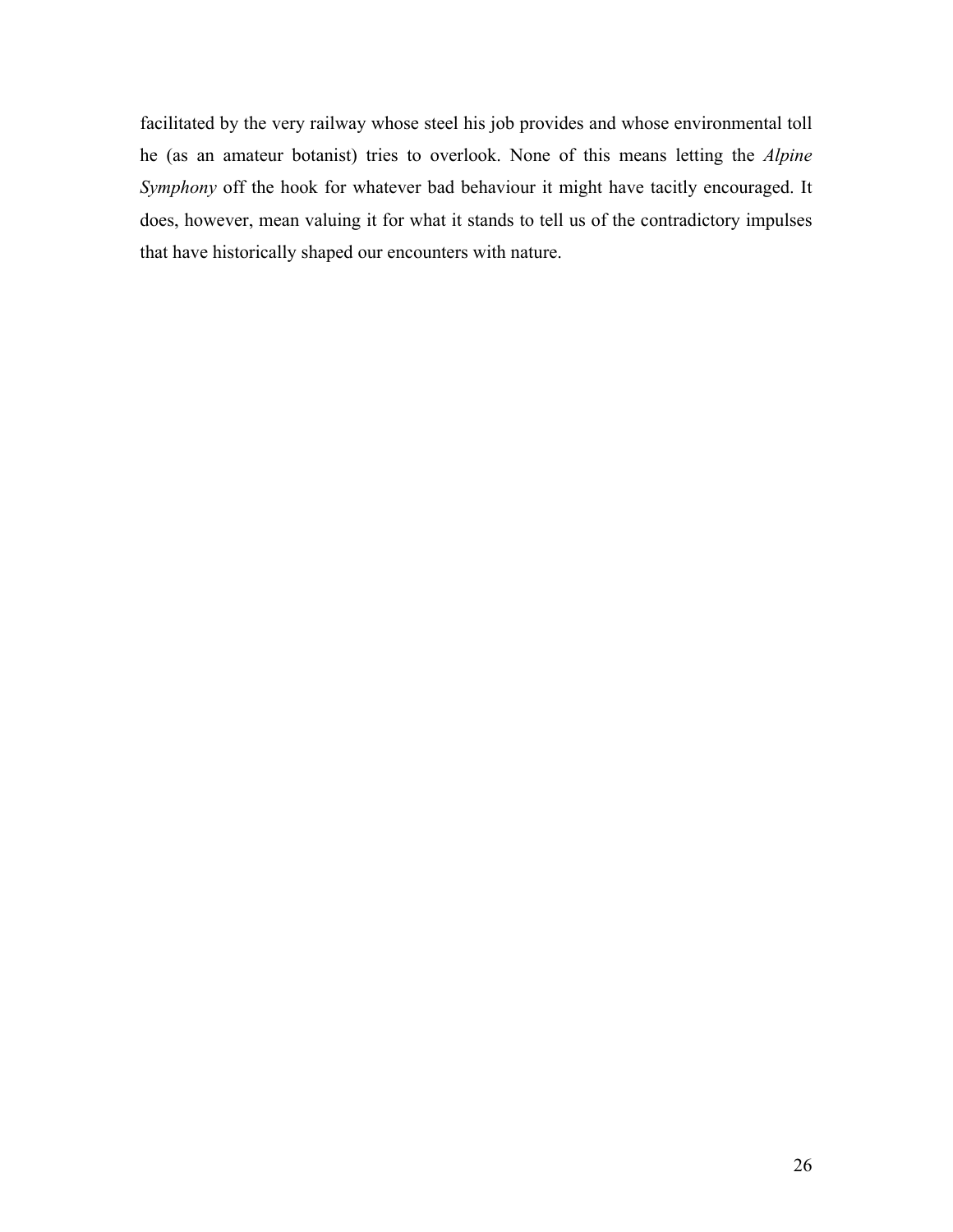# **References**

Acampora, Ralph R. 1994. 'Using and Abusing Nietzsche for Environmental Ethics' in *Environmental Ethics* 16: 187-94.

Adorno, Theodor. 1997. *Aesthetic Theory* (tr. Robert Hullot Kentor). Minneapolis: University of Minnesota Press.

Applegate, Celia. 1990. *A Nation of Provincials: The German Idea of Heimat*. Berkeley: University of California Press.

— . 2000. 'Review: Heimat and the Varieties of Regional History' in *Central European History* 33.1: 109-15.

— . 2007. 'Music in Place: Perspectives on Art Culture in Nineteenth-Century Germany' in Blackbourn, David and James Retallack (eds) *Localism, Landscape, and the Ambiguities of Place in German-Speaking Central Europe, 1860-1930*. Toronto: University of Toronto Press: 39-59.

Aulagnier, S., et al. 2010. 'Capra Ibex' in *The International Union for Conservation of Nature* (*IUCN*) *Red List of Threatened Species* Version 2010.3. Online at http://www.iucnredlist.org/apps/redlist/details/42397/0 [accessed 14 September 2010].

Austern, Linda Phyllis. 2001. '"`Tis Nature's Voice": Music, Natural Philosophy and the Hidden World in Seventeenth-Century England' in Clark, Suzannah and Alexander Rehding (eds) *Music Theory and Natural Order from the Renaissance to the Early Twentieth Century*. Cambridge: Cambridge University Press, 2001: 30-67.

Bayreuther, Rainer. 1994. 'Entstehung der *Alpensinfonie* von Richard Strauss' in *Archive für Musikwissenschaft* 51: 213-46.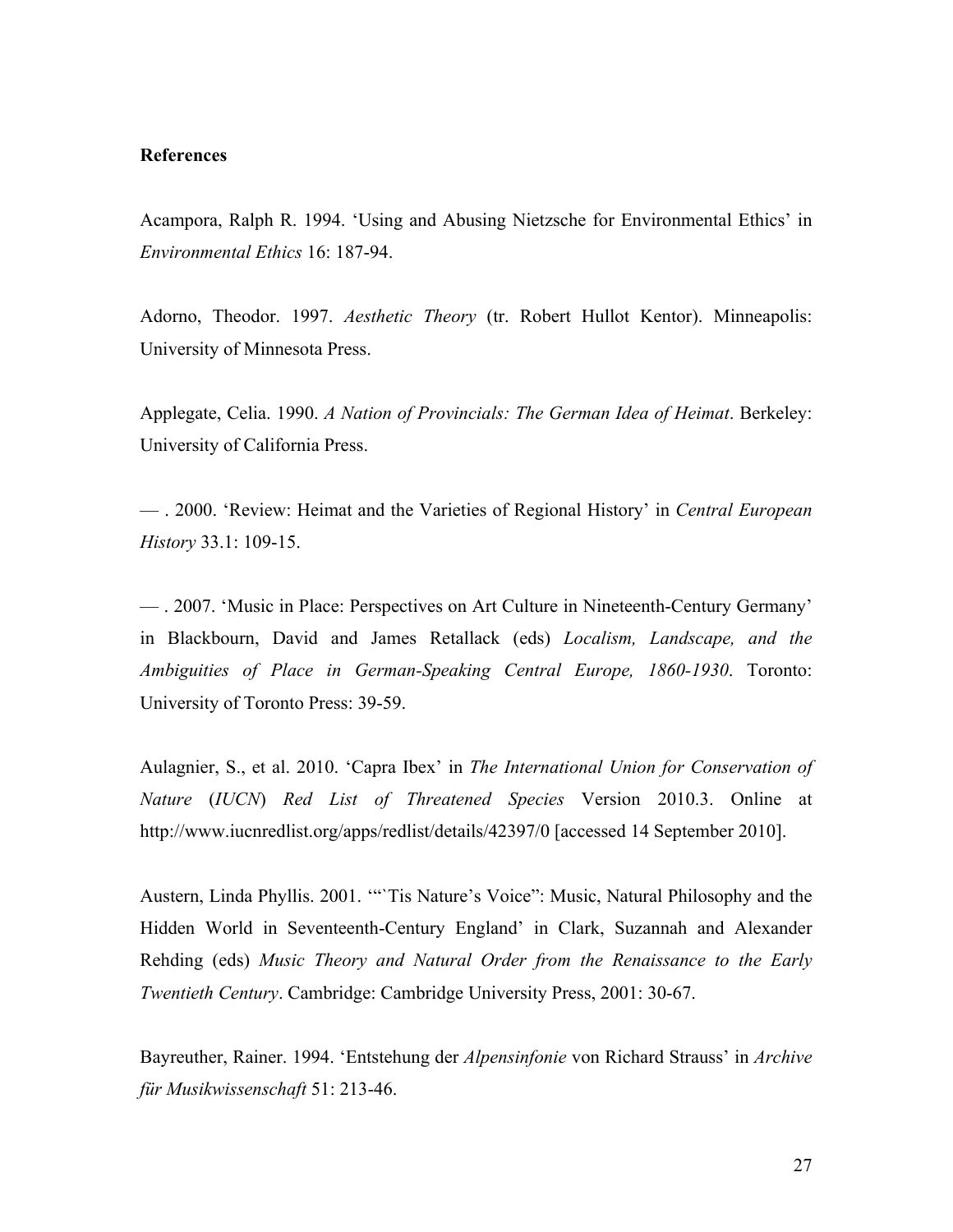— . 1997. *Richard Strauss' Alpensinfonie: Entstehung, Analyse und Interpretation*. Hildesheim: Olms.

Bellemare, Pierre Marc. 2003. 'Richard Strauss's Poetic Imagination' in Schmid, Mark-Daniel (ed.) *The Richard Strauss Companion*. Westport, CT: Praeger: 301-34.

Boner, Charles. 1860. *Chamois Hunting in the Mountains of Bavaria and the Tyrol*. London: Chapman and Hall.

Botstein, Leon. 1992. 'Richard Strauss and the Viennese Critics (1896-1924): Reviews by Gustav Schoenaich, Robert Hirschfeld, Guido Adler, Max Kalbeck, Julius Korngold, and Karl Kraus' (tr. Susan Gillespie) in Gilliam, Bryan (ed.) *Richard Strauss and His World*. Princeton: Princeton University Press: 311-71.

Buell, Lawrence. 1995. *The Environmental Imagination: Thoreau, Nature Writing, and the Formation of American Culture*. Cambridge, MA: Harvard University Press.

Dahlaus, Carl. 1980. *Between Romanticism and Modernism: Four Studies in the Music of the Later Nineteenth Century* (tr. Mary Whittall)*.* Berkeley: University of California Press.

Del Caro, Adrian. 2004. *Grounding the Nietzsche Rhetoric of the Earth*. Berlin: Walter de Gruyter.

Del Mar, Norman. 1969. *Richard Strauss: A Critical Commentary on His Life and Works*, Vol. 2. Philadelphia: Chilton Book Co.

Drenthen, Martin. 2005. 'Wildness as Critical Border Concept: Nietzsche and the Debate on Wilderness Restoration' in *Environmental Values* 14: 317-28.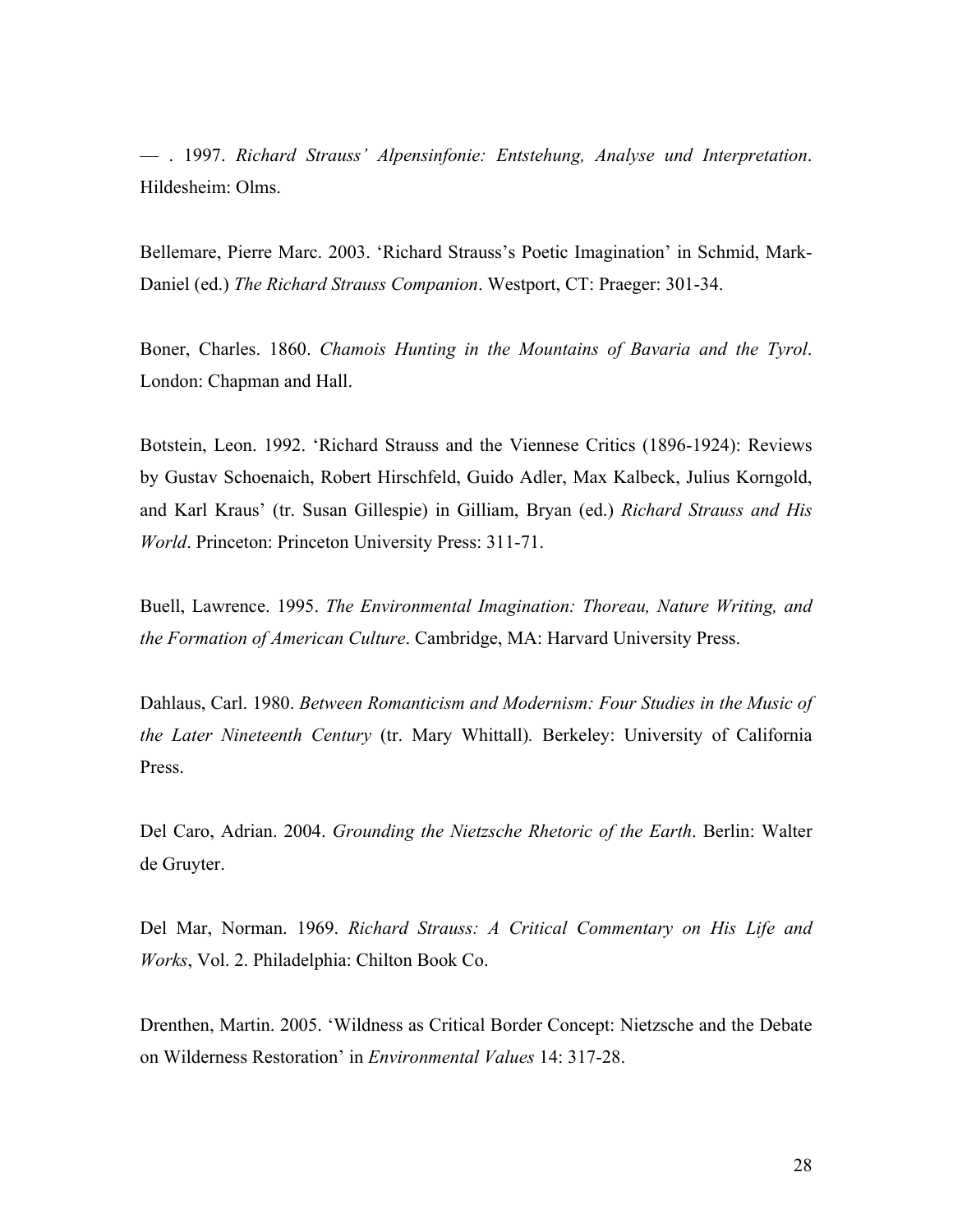Dreyer, Aloys. 1909. *Der Alpinismus der Deutsch-Österreichische Alpenverein: Seine Entwicklung – Seine Bedeutung – Seine Zukunft*. Berlin: Marquardt.

Emmer, Johannes. 1909. *Beiträge zur Geschichte des Deutschen und Oesterreichischen Alpenvereins in den Jahren 1895-1909*. München: Verlag des D.u.Ö.AV.

Erhardt, Karl. 1950. Der alpine Gedanke in Deutschland: Werdegang und Leistung: 1869-1949, München: F. Bruckmann Verlag.

Geertz, Clifford. 1973. *The Interpretation of Cultures: Selected Essays*. New York: Basic Books.

Gilliam, Bryan. 1999. *The Life of Richard Strauss*. Cambridge: Cambridge University Press.

Gilliam, and Charles Youmans. 2001. 'Strauss, Richard' in *Grove Music Online*. On line at http://www.oxfordmusiconline.com/subscriber/article/grove/music/40117pg7 [accessed 26 July 2010].

Grauer, König. 2009. *Wildlife Biology in Practice* 2.5. Online at http://socpvs.org/journals/index.php/wbp/article/viewArticle/10.2461-wbp.2009.5.12/191 [accessed 14 September 2010].

Hallman Max O. 1991. 'Nietzsche's Environmental Ethics' in *Environmental Ethics* 13: 99-125.

Hanslick, Eduard. 1891. *On the Musically Beautiful: A Contribution toward the Revision of the Aesthetics of Music* (tr. Geoffrey Payzant), 8<sup>th</sup> ed. (1986). Indianapolis: Hackett Pub. Co.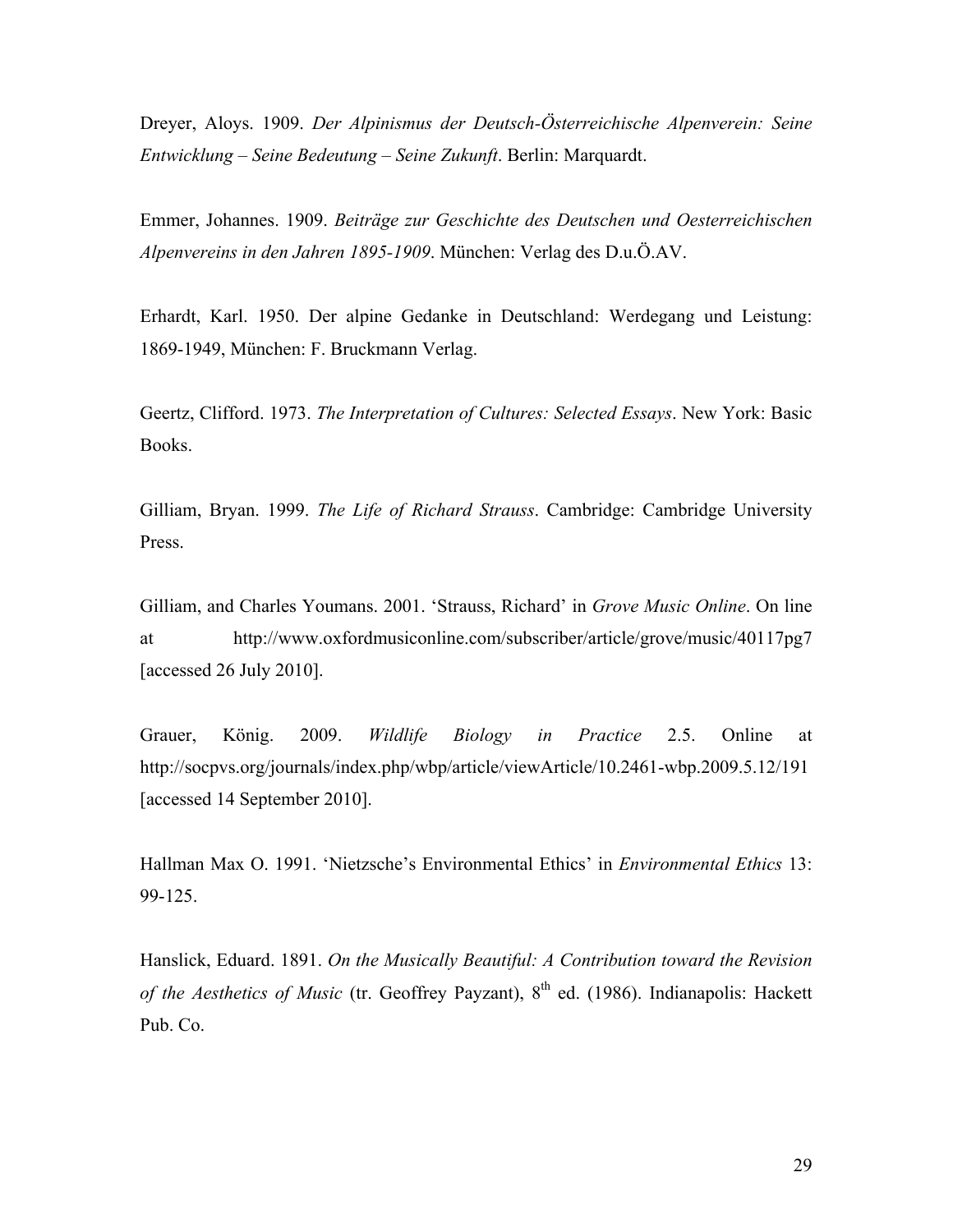Helfling, Stephen E. 1992. 'Miners Digging from Opposite Sides: Mahler, Strauss, and the Problem of Program Music' in Gilliam (ed.) *Richard Strauss: New Perspectives on the Composer and His Work*. Durham: Duke University Press: 41-53.

Hepokoski, James. 1992. 'Fiery-Pulsed Libertine or Domestic Hero? Strauss's *Don Juan* Reinvestigated' in *Richard Strauss: New Perspectives on the Composer and His Work*: 135-75.

Hofmann, E.F. 1949. 'Richard Strauss, der Schöpfer der *Alpensymphonie*' in *Mitteilungen des Alpenvereins* (October): coverpage.

Hölzl, Richard. 2006. 'Nature Conservation in the Age of Classical Modernity: the *Landesausschuss für Naturpflege* and the *Bund Naturschutz* in Bavaria, 1905-1933' in *German Historical Institute Bulletin Supplement* 3: 27-52. On line at http://www.ghidc.org/publications/ghipubs/bu\_supp/supp003/TOCsup3.pdf [accessed on 1 October 2010].

Jahne, L. 1918. '*Alpine Gedichte* von Eduard Fedor Kastner' in *Mitteilungen des Alpenvereins* (October): 130.

Keller, Tait S. 2006. Eternal mountains—eternal Germany: the Alpine Association and the ideology of alpinism 1909-1939. PhD thesis. Georgetown University.

Koelb, Janice Hewlett. 2009. '"This Most Beautiful and Adorn'd World": Nicolson's *Mountain Gloom and Mountain Glory* Reconsidered' in *Interdisciplinary Studies in Literature and Environment (ISLE)* 16.3: 443-68.

Lekan, Thomas. 2004. *Imagining the Nation in Nature: Landscape Preservation and German Identity, 1885-1945*. Cambridge, MA: Harvard University Press.

Lilley, James D. 2002. 'Of Whales and Men: The Dynamics of Cormac McCarthy's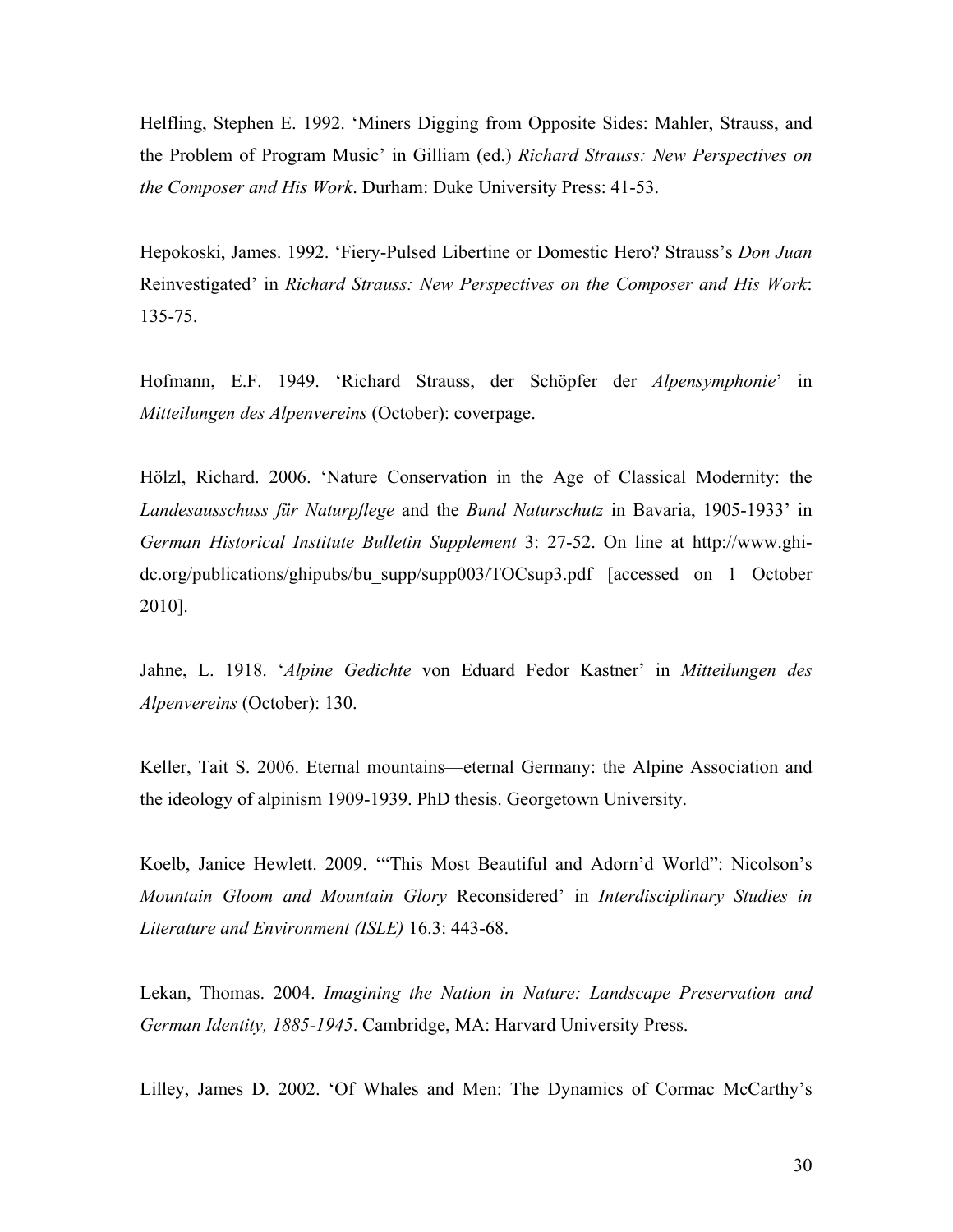Environmental Imagination' in Rosendale, Steven (ed.) *The Greening of Literary Scholarship: Literature, Theory, and the Environment*. Iowa City: University of Iowa Press: 149-64.

Mathieu, Jon. 2006. "The Sacralization of Mountains in Europe during the Modern Age" in *Mountain Research and Development* 24.4: 343-49.

McCarthy, Jeffrey Mathes. 2008. 'Why Climbing Matters' in *ISLE* 15.2: 157-74.

Millet, Lydia. 2004a. 'Die, Baby Harp Seal!' in Zakin, Susan (ed.) *Naked: Writers Uncover the Way We Live on Earth* New York: Thunder's Mouth Press: 146-150.

— 2004b. 'Ecoporn Exposed' in *The Utne Reader* (September/October). On line at http://www.utne.com/2004-09-01/EcopornExposed.aspx [accessed 25 September 2010].

Olsen, Jonathan. 1997. *Nature and Nationalism: Right-Wing Ecology and the Politics of Identity in Contemporary Germany*. New York: St. Martin's Press.

Parkes, Graham. 1999. 'Staying Loyal to the Earth: Nietzsche as an Ecological Thinker' in Lippitt, John (ed.) *Nietzsche's Futures*. New York: St. Martin's Press: 167-88.

Phillips, Dana. 1996. 'History and the Ugly Facts of Cormac McCarthy's *Blood Meridian*' in *American Literature* 68.2: 433-60.

Pritchard, Greg R. 2006. 'A Whale, a Bear and a Fish: Ecocriticism and the Lessons of Schopenhauer' in *Green Letters* 7: 23-35.

Radkau, Joachim. 1997. 'The Wordy Worship of Nature and the Tacit Feeling for Nature in the History of German Forestry' in Teich, Mikuláš, Roy Porter, and Bo Gustafsson (eds) *Nature and Society in Historical Context*. Cambridge: Cambridge University Press: 228-39.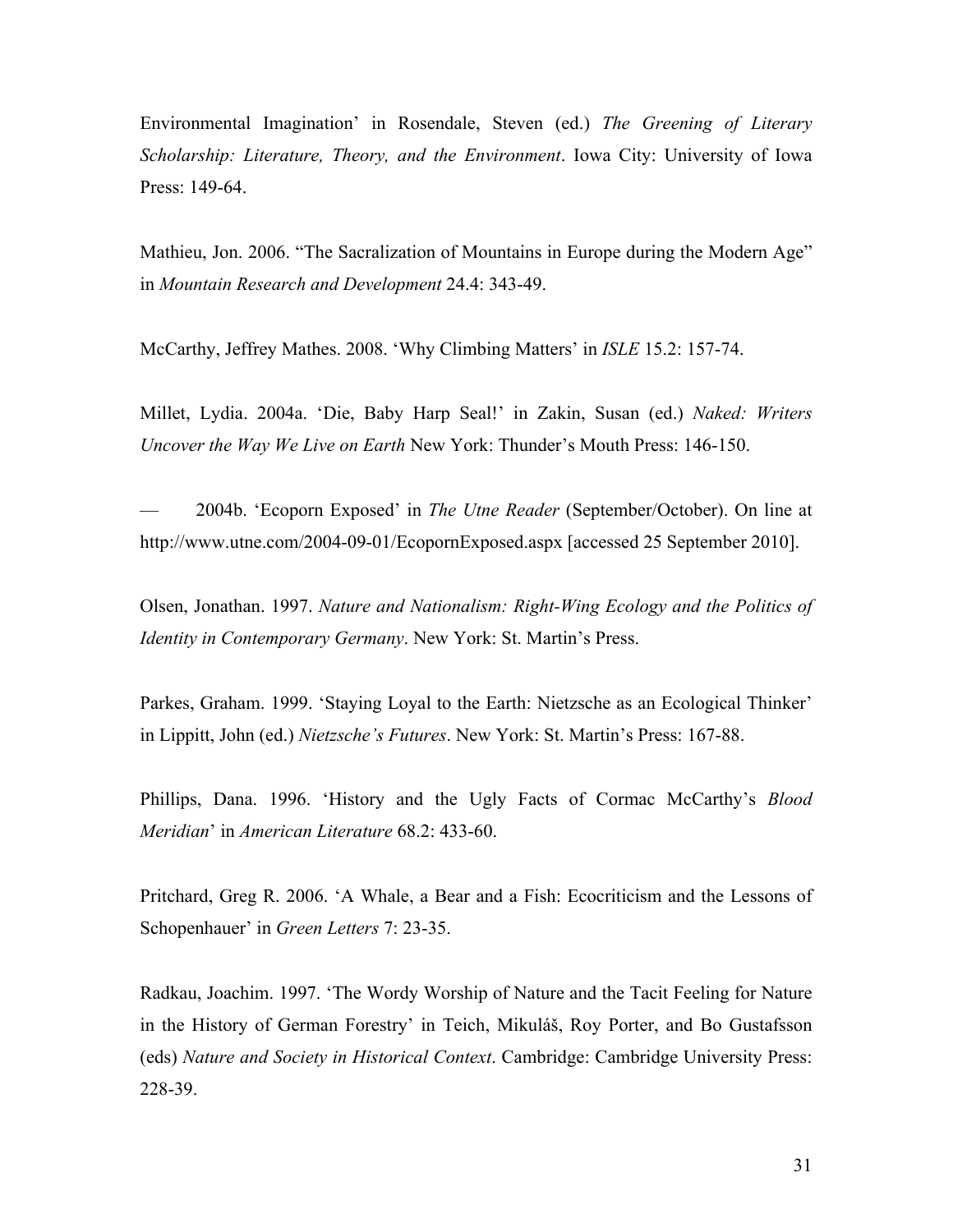Rollins, William. 1997. *A Greener Vision of Home: Cultural Politics and Environmental Reform in the German Heimatschutz Movement, 1904-1918*. Ann Arbor: University of Michigan Press.

Satragni, Giangiorgio. 1999. 'Richard Strauss, *Die Alpensinfonie* und der Mythos der Nature' in *Internationale Musikfestwochen Luzern 1999: Mythen in der Musik* (tr. Gtom Italian, Karina Wisniewska). Wabern-Bern: Benteli Verlag: 100-11.

Shaviro, Steven. 1992. 'The Very Life of the Darkness: A Reading of *Blood Meridian*' in *Southern Quarterly* 30.4: 111-20.

Slade, Joseph W. 1984. 'Violence in the Hard-Core Pornographic Film: A Historical Survey' in *Journal of Communication* 34.3: 148-63.

Smith, Warren Story. 1932. 'Sharp Rebuttal Presented in Modern Music Tilt: …Warren Storey Smith Links Issue with Tendency of Life' in *Musical America* (25 October): 24.

Strauss, Franz (ed.). 1967. *Richard Strauss: eine Welt in Briefen*. Tutzing: Hans Schneider.

Strauss, Richard. 2009. *Eine Alpensinfonie*, WDR Sinfonieorchester Köln (cond., Semyon Bychkov). Profil: PH09065.

Toliver, Brooks. 2004. 'Eco-ing in the Canyon: Ferde Grofé's *Grand Canyon Suite* and the Transformation of Wilderness' in *Journal of the American Musicological Society*  57.2: 325-67.

Watkins, Holly. 2004. 'From Mine to Shrine: The Critical Origins of Musical Depth' in *19th-Century Music* 27: 179-207.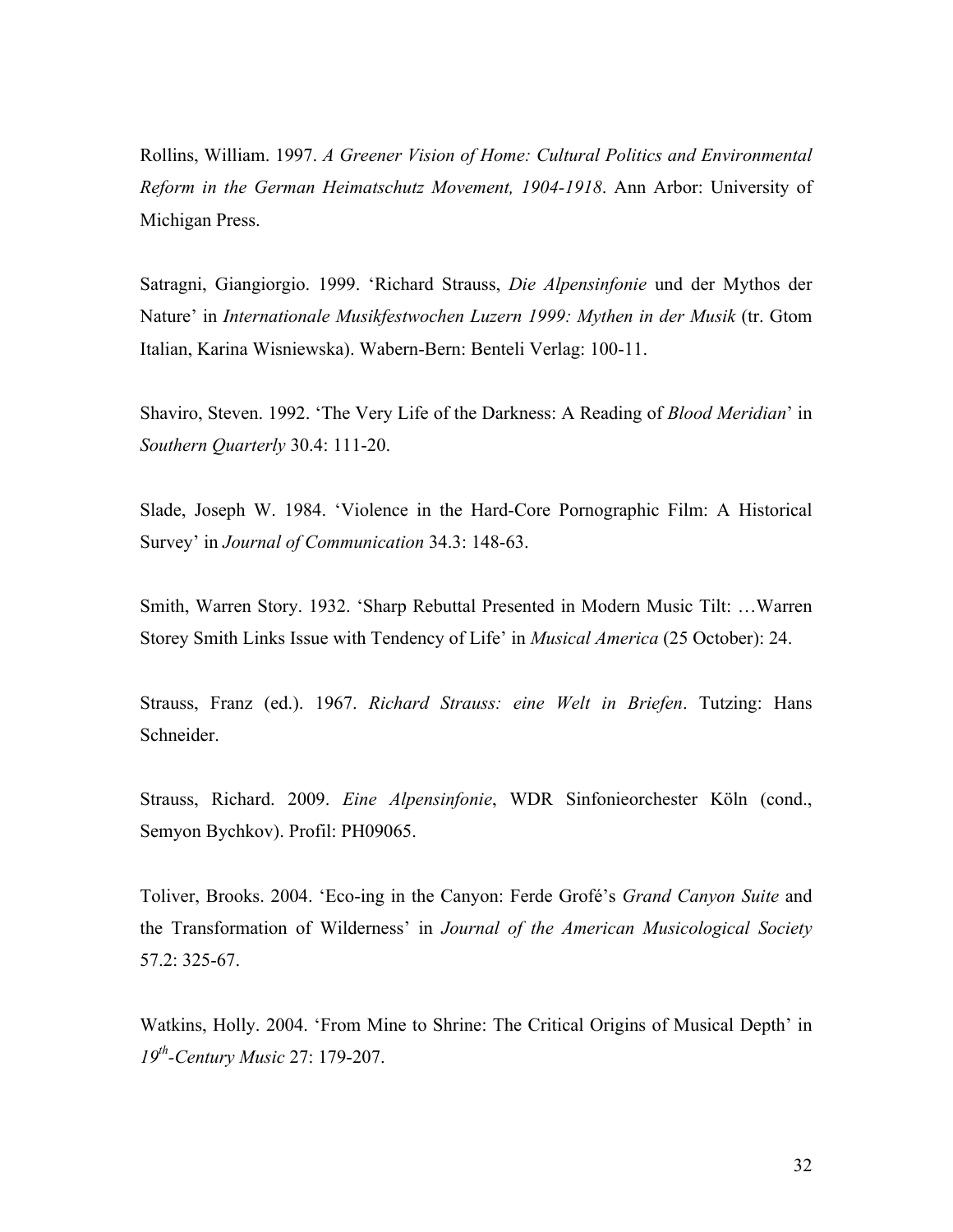Webern, Anton. 1963. *The Path to the New Music* (tr. Leo Black, ed. Willi Reich). Bryn Mawr: T. Presser.

Welling, Bart H. 2009. 'Ecoporn: On the Limits of Visualizing the Nonhuman' in Dobrin, Sidney I. and Sean Morey (eds) *Ecosee: Image, Rhetoric, and Nature*. Albany: State University of New York Press: 53-77.

Werbeck, Walter. 1996. *Die Tondichtungen von Richard Strauss*. Tutzing: Hans Schneider.

Youmans. 2000. 'The Twentieth-Century Symphonies of Richard Strauss' in *The Musical Quarterly* 84: 238-58.

— 2004. 'The Role of Nietzsche in Richard Strauss's Artistic Development' in *The Journal of Musicology* 21: 309-42.

— 2005. *Richard Strauss's Orchestral Music and the German Intellectual Tradition: The Philosophical Roots of Musical Modernism*. Bloomington: Indiana University Press.

Zimmerman, Michael. 2008. 'Nietzsche and Ecology: A Critical Inquiry' in Hicks, Steven V. and Alan Rosenberg (eds) *Reading Nietzsche at the Margins*. West Lafayette: Purdue University Press: 165-85.

**Reviews from the Richard-Strauss-Institut in Garmisch-Partenkirchen** (note: these are preserved as photocopies and often lack complete bibliographic identification)

Anon. 1915. 'Die Uraufführung von Richard Strauss' "Alpensymphonie"' in *Neue Freie Presse* (Vienna, 28 October).

Göttmann. 1915. 'Uraufführung der "Alpensymphonie" von Richard Strauss' (s.l., s.n.).